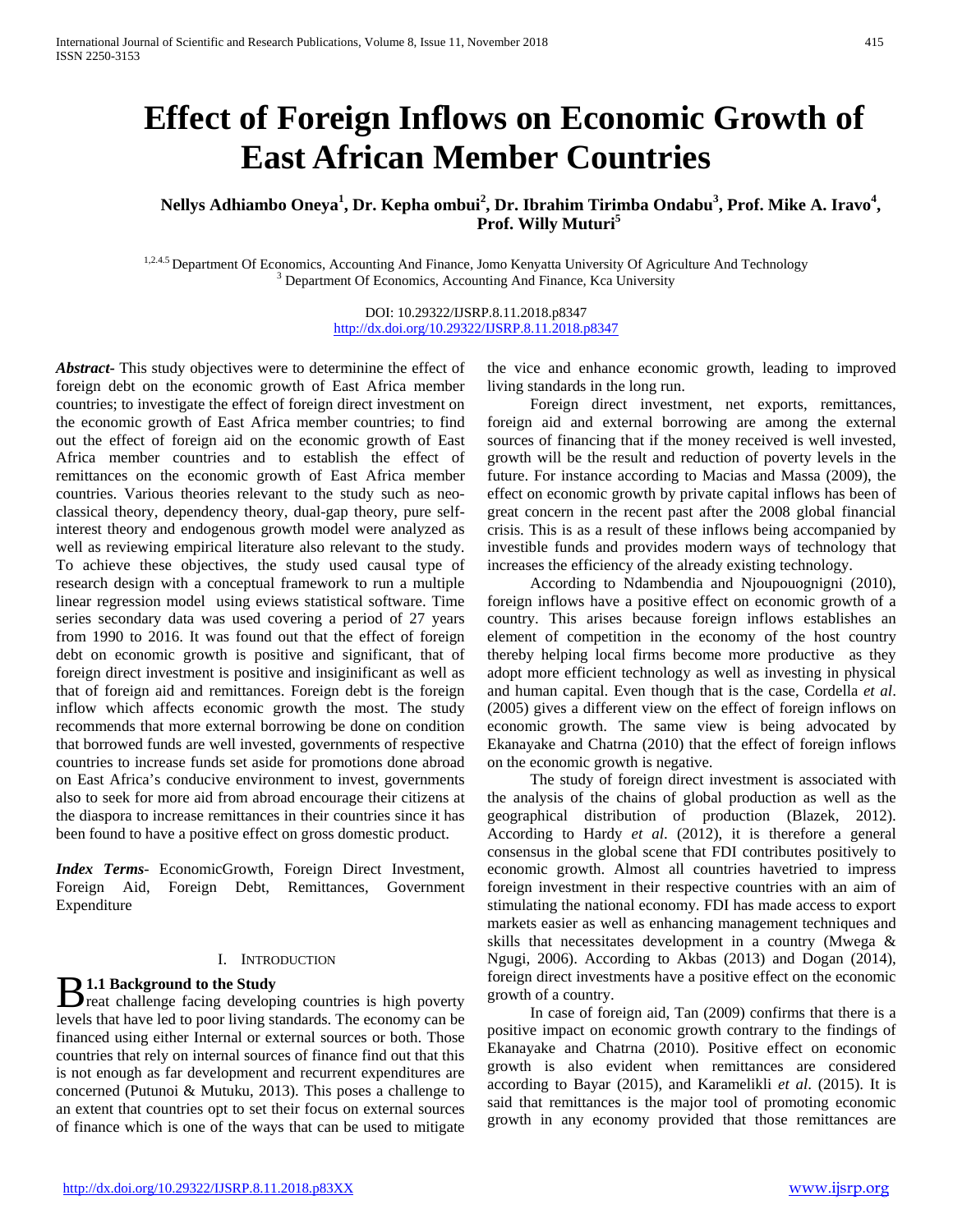channeled through the right channel and that they are well invested.

 The major source of revenue for most developing countries is taxation in addition to other sale proceeds. The government uses this same revenue to finance various development projects in form government expenditures. In most cases there is a deficit, in that, the revenue collected sometimes is less than expenditure and this creates a gap which can only be bridged through borrowing from other countries resulting to external debt. In addition to budgetary support, external debt enhances investment in the receiving countries. According to Cordella *et al*. (2005), external debt affects economic growth negatively since in most cases these borrowed resources are poorly allocated and mismanaged.

### **1.1.1 Foreign Inflows**

 Globally according to World Bank (2018), foreign direct investment growth rate decreased from 45 percent in 2007 to -0.1 percent in 2013, remittances growth rate and external debt growth rate from 20 percent to 6 percent and 18 percent to 5 percent respectively in the same years. In case of foreign aid growth rate, there was an increase in growth rate from -1 percent in 2007 to 12 percent in 2013. From 2014 to 2016, there is a decrease in growth rate of remittances. External debt growth rate remains constant as foreign direct investment growth rate, foreign aid growth rate increases in the same years.

 In Sub Saharan Africa, also according to World Bank (2018), foreign direct investment growth rate decreased from 75 percent in 2007 to 3 percent in 2013, remittances growth rate and external debt growth rate also decreased from 11 percent to -0.1 percent and 14 percent to 8 percent respectively in the same years. In case of foreign aid growth rate, an increase was recorded from -12 percent to 2 percent in 2007 to 2013. From 2014 to 2016, there is a decrease in remittances and foreign direct investment. Foreign aid growth rate remains constant as external debt growth rate increases in the same years.

### **1.1.2 Economic Growth**

 Economic growth takes place when nations extensively grow using natural, physical and human resources or productively or efficiently using resources intensively. Generally, economic growth is intensive or extensive in nature. Extensive EG is whereby GDP increase is absorbed by increased population with no increase in income per capita. Intensive EG is where GDP exceeds population improving living standards measured by real per capita income. To promote and facilitate EG intensive EG requires development economically.

 EG studies are important to governments, economists and private organizations. Economists are interested in forecasting and measurement of economic growth. Private firms and governments are interested in forecasting and promoting national and regional EG. Generally, EG is promoted by increased labor productivity efforts. Growth of labor productivity is important to economic strength and growth. Labor productivity can be promoted by expanding physical capital by purchasing machines, tools and infrastructure, improving capital workforce knowledge through training and education, fostering new economies by introducing technology that is new to improve productivity and strengthening associations between private and public sectors by facilitating labor market works and limit distortions which are a result of passive labor policies in the market and taxes.

 Globally according to World Bank (2018), gross domestic growth rate decreased from 15 percent in 2007 to 4 percent in 2013. From 2014 to 2016, there was a decrease in growth rate of gross domestic product. This global decrease in economic growth rate is as a result of prominent financial risks that exist which hinder investment in some of the sectors. It is also attributed to geopolitical shocks as well as political discords in most of the countries in the world. In Sub Saharan Africa also according to World Bank (2018), gross domestic growth rate decreased from 16 percent in 2007 to 6 percent in 2013 and also a decrease in growth rate of gross domestic product from 2014 to 2016.

#### **1.1.3 Foreign Inflows and Economic Growth in East Africa**

 In East Africa, various foreign inflows in relation to economic growth relate as presented in Figure 1 below:



Figure 1: Line graph showing East Africa's foreign inflows growth rate on economic growth from 2007 to 2016 Source: World Bank (2018)

 Figure 1. Shows how the growth rates of net exports, external debt, foreign aid, remittances, foreign direct investment and gross domestic product varies from 2007 to 2016 in East Africa. It is evident that gross domestic growth rate decreased from 14 percent in 2007 to 4 percent in 2013, foreign direct investment growth rate decreased from 44 percent in 2007 to 1 percent in 2013, remittances growth rate, external debt growth rate and net exports growth rate also decreased from 18 percent to 5 percent, 18 percent to 5 percent and 20 percent to 7 percent respectively in the same years. In case of foreign aid growth rate an increase was recorded from -3 percent to 13 percent in 2007 to 2013. From 2014 to 2016, there is a decrease in growth rate of gross domestic product with an increase in the growth rates of foreign direct investment, external debt and foreign aid. In the same years, a decrease in remittances, net export growth rates was recorded.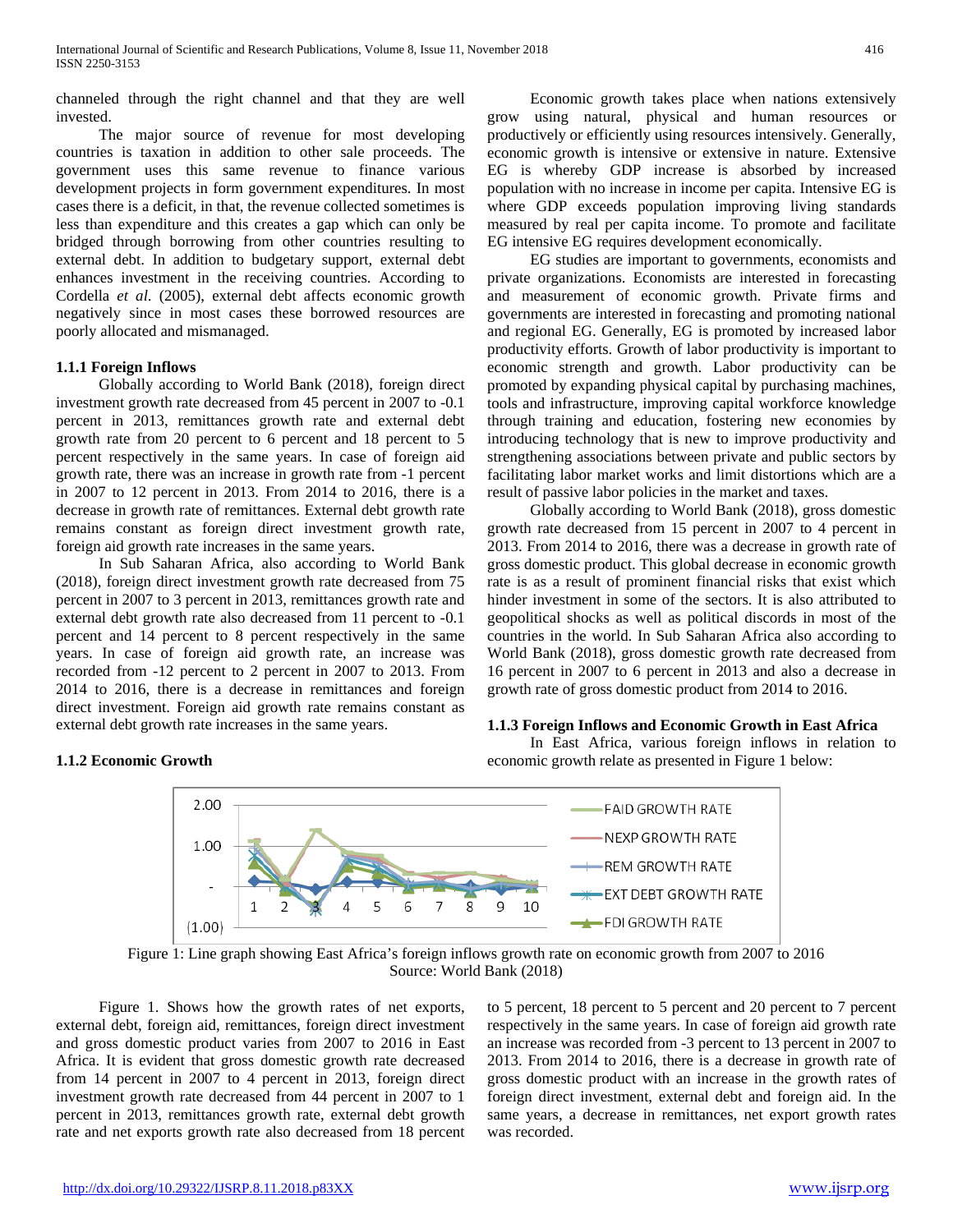# **1.2 Statement of the Problem**

 Developing countries struggle to sustain the heavy long term projects that they embark on for economic development. In an attempt to achieve economic growth, these countries result to relying on foreign inflows due to limited resources available locally, however it is not clear which form of inflow has the biggest impact on economic growth. This is evident from the background data above where in 2007 economic growth was 14 percent but it decreased to 4 percent in 2013.

 A decrease is also witnessed from 2014 to 2016. This decrease is as a result of decrease and increase of the growth rates of variables such as foreign direct investment, remittances and foreign debt. According to Purtunoi and Mutuku (2013), countries rely on foreign capital to achieve economic growth. However developing countries borrows heavily beyond what they are able to pay back.They also invest inappropriately which eventually leads to decrease in economic growth.

Beatrice et al. (2017), researched on the relationship between foreign capital inflows and economic growth in Kenya. According to her studies, Foreign Debt and Foreign Aid affect the economy of Kenya negatively while FDI and remittance affects the Kenyan Economy positively. Rehman *et al.*(2016), studied on the impact of foreign capital inflows on economic growth for 21 developing countries, some of these countries are Argentina, Armenia, Belarus, Bolivia, Panama and India among others, using panel unit root test, he found out that net external debt and net official development assistance have significant negative impact while net foreign direct investment and net remittances have positive impact on economic growth of developing countries.

 Generally these studies have failed to explain which form of inflow affects economic growth most and especially in East Africa as a whole. To the best of researcher's knowledgethere exist limited studies on which form of foreign inflows affects economic growth most and also studies done in East Africa, despite the existing findings leaving the area under paradox.This study therefore filled this gap by determining how foreign inflow affecteconomic growth East Africa member countries.

# **1.3 Objectives of the Study**

 This study sought to achieve the below general objective and specific objectives;

# **1.3.1 General Objective**

 The general objective of the study wasto examine the effect of foreign Inflows on economic growth of East Africa

### **1.3.2 Specific Objectives**

- i. To determine the effect of foreign direct investment on the economic growth of East Africa.
- ii. To investigate the effect of remittances on the economic growth of East Africa.
- iii. To find out the effect of foreign debt on the economic growth of East Africa.
- iv. To examine the effect of foreign aid on the economic growth of East Africa.

### **1.4 Hypothesis of the Study**

The study intended to prove below hypotheses.

H01: Foreign Direct Investment does not affect economic growth of East Africa.

H02: Remittances does not affect economic growth of East Africa.

H03: Foreign debt does not affect economic growth of East Africa.

H04: Economic growth of East Africa is not affected by foreign aid.

## **1.5 Justification of the Study**

 The study is important to a number of institutions including:

### **1.5.1 Governments of East African Countries**

 The general effect of foreign inflows on economic growth of East Africa will help the governments of the respective countries to know how to adjust and put necessary mechanisms that will facilitate growth of the economy in the region.

# **1.5.2 Donors**

 Donors giving foreign aid and credit will also find the results of this study useful since they will know the real effect of their funding on this region of East Africa in general. It may happen that if countries are dealt with in isolation, their effect on economic growth may be negative thus discouraging them to finance these respective countries. In their combined state the results may turn to be the opposite and therefore this will be the basis of whether they need to stop, continue, increase, decrease or keep their funding constant.

### **1.5.3 Investors and Academicians**

 The study will also be valuable to investors since the information on how foreign direct investment and remittances affect economic growth will determine whether to increase them or not. Further findings of this study will also be of significance to scholars as it forms a basis for further research. The study will also be a source of reference material for future researchers.

### **1.6 Scope of the study**

 The study focused on the effects of foreign direct inflows on economic growth of East African member countries namely, Kenya, Rwanda, Tanzania, Uganda, Somalia, Ethiopia, South Sudan, Burundi and Djibouti, from year 1990 to 2016. This is because limited research has been done that has covered East African Countries as a whole. The independent variables were Foreign Inflows, Foreign Direct Investment, Remittances, Foreign Debt and Foreign Aid while the dependent variable was Economic Growth. Annual data for 27 years from 1990 to 2016 was collected from World Bank data base. The study took a period of three months to be accomplished with an estimate of 112,000 Kenya shillings.

### **1.7 Limitations of the Study**

 It was not possible to get data for all the years in some of other countries. This limitation was dealt with by the researcher using the data available and finding the averages. The study was also limited by financial resources which were inadequate and thus restricted the researcher from using primary data since the area of coverage was large. Even though that was the case, this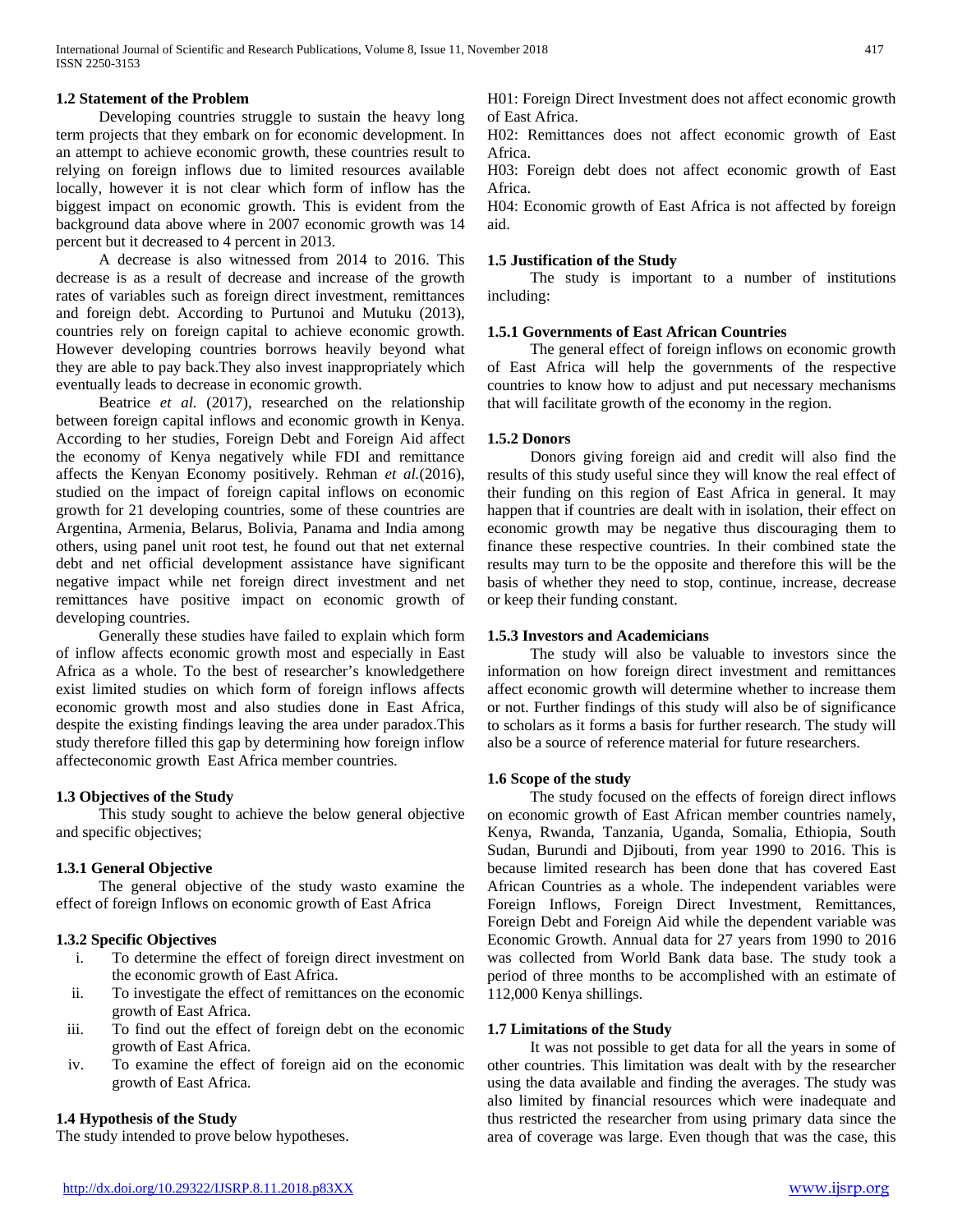limitation was overcome by the researcher getting in touch with online data from sites of good rebutation like world bank. The study was also limited to a short period of time which was allocated to it which also coincided with the researche's personal tasks. Even though that was the case, the researcher tried to make good use of the available time and also sacrificing some of the personal tasks to ensure that this study was completed within the speculated time.

### II. LITERATURE REVIEW

# **2.1 Introduction**

 This chapter captures theoretical review which covers the neo-classical theory, dependency theory, dual-gap theory and pure self-interest theory. The conceptual framework, empirical review, critique of relevant literature to the study, summary and knowledge gaps have also been captured in this chapter.

# **2.2 Theoretical Review**

# **2.2.1 The Endogenous Growth Model**

 The theory was developed in 1962 by Arrow. The endogenous growth model provides a link between long tern growth and public policies by making an assumption that functions of aggregate production do exhibit a non decreasing returns to scale (Greiner, 2012). It states that economic growth and investment basically depends on within or endogenous factors and not on external factors. Investment done in human capital as well as in labour, significantly contribute to economic growth. Economic growth in the long run for a country is assumed to depend on government policy measures.

 The study borrowed the initial model from Akram (2010), which makes an assumption that a Cobb-Douglas production function with non- decreasing returns to scale. Therefore in an inclusive production function, net exports, foreign direct investment, remittances, foreign debt and foreign aid can be written as:

 $Y = A(FDI, REM, FD, FA)$ 

### ...............................2.2

Where; Where Y, FDI, REM, FD, FA and A are the measure of GDP, Foreign Direct Investment, Remittances, Foreign Debt, Foreign Aid respectively. The theory implies that the East Africa's economy will only grow if foreign inflows have a positive impact on its economic growth.

# **2.2.2 Dependency theory**

 Dependency theory was developed in the late 1950s by the United Nations Economic Commission for Latin America, being led by their director Raul Prebisch. It is founded on the world's Marxist view where globalization is seen on grounds of market capitalism as well as cheap labor resource exploitation in return for technologies of the west that are obsolete. It affirms that resources tend to flow from poor and underdeveloped countries to rich and developed countries. The wealthy countries therefore benefit at the expense of poor nations (Beatrice *et al.*, 2017)

 According to Todaro (2003), this theory poses a stand point and central contention, in that, poor countries are impoverished as rich states get enriched depending on how poor countries are introduced into the international system. Poor

countries produce primary commodities and these are the ones they export to rich countries. This benefits rich countries as they process these primary commodities to manufactured products that are more valuable than primary commodities. They sell them back to the poor countries at high prices thus making more profits than poor nations.Thericher countries' economic activity can lead to serious problems in the economic scene more especially in poorer countries since the added value of manufactured product always cost more than primary goods that were used to make those products.

 It is therefore difficult for developing countries to get enough returns from their exports so as to finance for the expensive imports. This theory therefore strives to explain the current underdeveloped state of many countries in the world by investigating how they interact and that inequality that exist among these nations plays a major role in those interactions. The East Africa region's economic growth will therefore grow if resources move from these rich countries at a cheaper cost.

# **2.2.3 The Dual-gap theory**

 The theory was developed by Harrod and Domar in 1939 and 1946 respectively. This theory is derived from the accounting identity of national income which states that excess investment expenditure, which is the investment-savings gap, is the same as import surplus over exports, which is foreign exchange gap. Dual-gap theory therefore states that development is a function of investment (Oloyede, 2002). This investment needs savings that are done domestically but they are not enough to enhance development. It is therefore recommended that some money need to be obtained from other countries that is identical to what is need in saving so as to facilitate investment and enhance development in the long run.

 According to Omoruyi (2005), economies of many countries have incurred a deficit as they try to bridge the gap that results from the savings and investment level and they have therefore devised another way of filling this gap, that is, external borrowing. This gap provides the basis of existence of external debt which is incurred so as to fill this gap since more investment leads to economic growth (Hunt, 2007). East African countries are not able to invest in large investments for they lack that capacity. They therefore need to borrow but this again is disadvantageous to them since they need to pay back at a higher rate of interest. The East African countries will therefore develop if the returns from investments supersede the money borrowed and interest to be included when paying back.

### **2.2.4 Pure self-interest theory**

 This theory was developed by Adam Smith in 2008. It is a motivation to remit. A migrant tend to send home remittances with an intention of inheriting, demonstrating sound and laudable behavior as a form of investment for the days to come or with an intention of returning home. According to Vargas-Silva and Huang (2006), some of the emigrants do send remittances since they expect that in the near future they may like to return home and can therefore benefit and have comfortable stay at home because the remittances they will have sent are enough to sustain them. As time goes by for the emigrants to return home they tend to send more remittances so as to ensure that their social status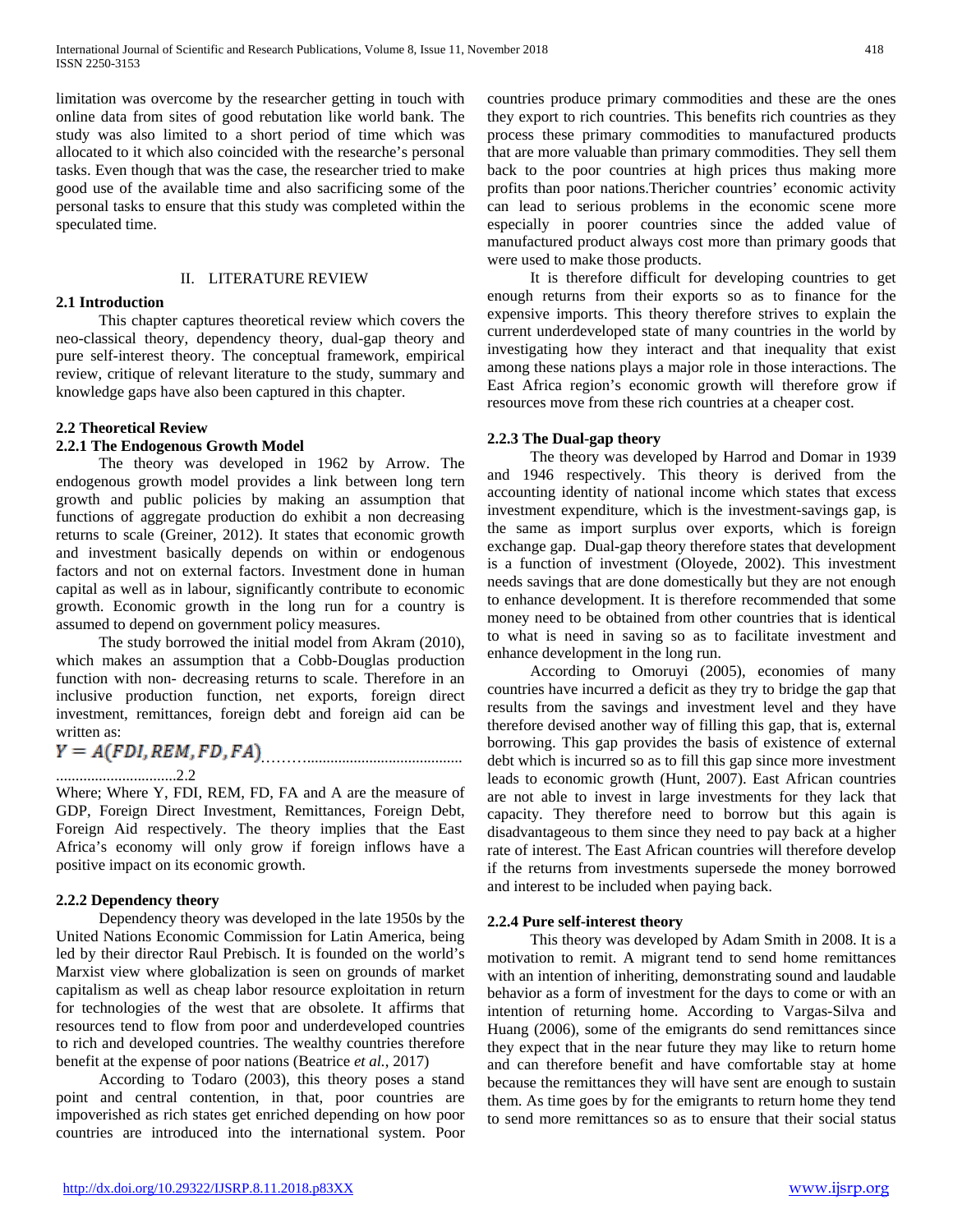do not change and even their relationships with the rest of the family members and friends remain intact.

 The argument from other parties is that in case the amount of money that is to be remitted is minimal, family members and parents encourage transfer of any amount above the benchmark level in form of offering a reward like land or other assets that are inheritable. To summarize self-interest theory, a none negative relationship do exist between sending of remittances by the migrants and their recipient household wealth, their income as well as education, short term income shortfalls and family ties (Rapoport & Docquier, 2005). This theory can therefore solve the East African countries' problem of low economic growth by encouraging their citizens living in the diaspora to increase their remittances to their mother countries. The money will be invested and since there is no paying back, the economy will grow in the long run.

### **2.2.5 The Neo-classical theory**

 This theory was first developed by Adam Smith but was later improved by Solow in 1956. It states that the driving force of foreign inflows is the return differentials that exist between different countries. In case there is absence of restrictions, foreign inflows will tend to flow to countries where it is presumed to be having higher returns with scarcer capital more especially to the developing countries. This encourages nations to improvetheir inter-temporal consumption pattern which is done through lending out of money so as to finance profitable projects in foreign countries. According to Serltis (2007), it can also be done through borrowing of money at a cheaper cost as compared to what it will have cost in case borrowing was done domestically to facilitate the financing of more investments with good returns.

 This theory involves use of the identity that equates current account balance to the difference between investment and saving. It is given as:

This means that investment and saving decisions are the main and major variables that can be used in foreign inflow analysis.

 From the traditional perspective, foreign inflows are financial counterpart to investment and savings decisions (Brunnermeier *et al*., 2012). That capital has to flow from rich countries to poor countries that give more returns as compared to returns that are earned from rich countries. The main focus is on net capital inflows because this is what is employed when it comes to matters of funding borrowing requirements of a country. Even though that is the case, Lucas *et al*. (1990), asserts that even if capital per worker in the developing countries is low, capital flows not to developing countries from developed countries. This is due to different fundamental structures that exist in different countries such as differences in technology, government policies, institutional structures and production factors that are not available.

 Market imperfections in the world market also contribute to this like returns uncertainty as well as asymmetric information. This theory therefore tends to favor developed countries more than the developing countries since it is rich countries that invest

in poor countries. East African countries will stimulate their economy if they are able to invest in other countries that are poorer than them that yield more returns.

# **2.3 Empirical Review 2.3.1 Foreign Direct Investments**

 Also Rahman (2015), carried out a study in Bangladesh to find out the impact of FDI on economic development. Control variables that were used include balance of trade and inflation rate. The study made use of time series data covering 15 years between 1999 and 2013. Multiple regression analysis was run so as to find out the relationship that exists between dependent and independent variable. The results show that there is none positive correlation between economic growth and FDI and this is a concern for the government of Bangladesh. The government has to look for required reforms that need to be formulated and implemented so as to ensure that foreign investment yield positive returns.

 Hlavacek *et al*. (2016), analyzed impact of foreign direct investment on economic growth between 2000 and 2012 in countries of Eastern European and Central European. The emphasis was on Hungary, Poland, Slovenia, Estonia, Latvia, Czech Republic, Slovenia and Lithuania. Comparative analysis was done in the first part on the trends of GDP and FDI and in the second part a growth model was analyzed that was based on Endogenous Growth Model. High influence of foreign direct investment on economic growth was reported in Estonia, Hungary, Czech Republic and Slovakia in that order. Lower influence was reported in Lithuania as well as Poland and Latvia in that order. Slovenia closed the chain. From the growth model, relationship between economic growth and FDI is positive and statistically significant. The influence was more visible between 2009 and 2012.

 Ocharo (2013), investigated the effect of private capital inflows on the economic growth of Kenya. The study determined to examine the causality that exists between foreign direct investment and portfolio investment as well as inter bank borrowing across the border and economic growth in Kenya. It was found from the study that there is unidirectional causality emanating from foreign direct investment to economic growth and also from economic growth to borrowing of cross-border interbank.

 It was also found out that foreign direct investment coefficient taken as a ratio ofgross domestic product was statistically significant and positive, and that the portfolio investment coefficients taken as a ratio of gross domestic product. The coefficient of cross-border interbank borrowing taken as a ratio of gross domestic product was also found to be statistically insignificant and positive. The study recommended that the Kenyan Government should ensure that an environment has been created that attracts FDI and at the same time strive to achieve high economic growth rate such that cross-border interbank borrowing is attracted.

#### **2.3.2 Remittances**

 Chowdhury (2016), only considered the effect of remittances on economic growth and included a total of 33 countries. The results may be different in case one country was considered or a small group of some countries whose economy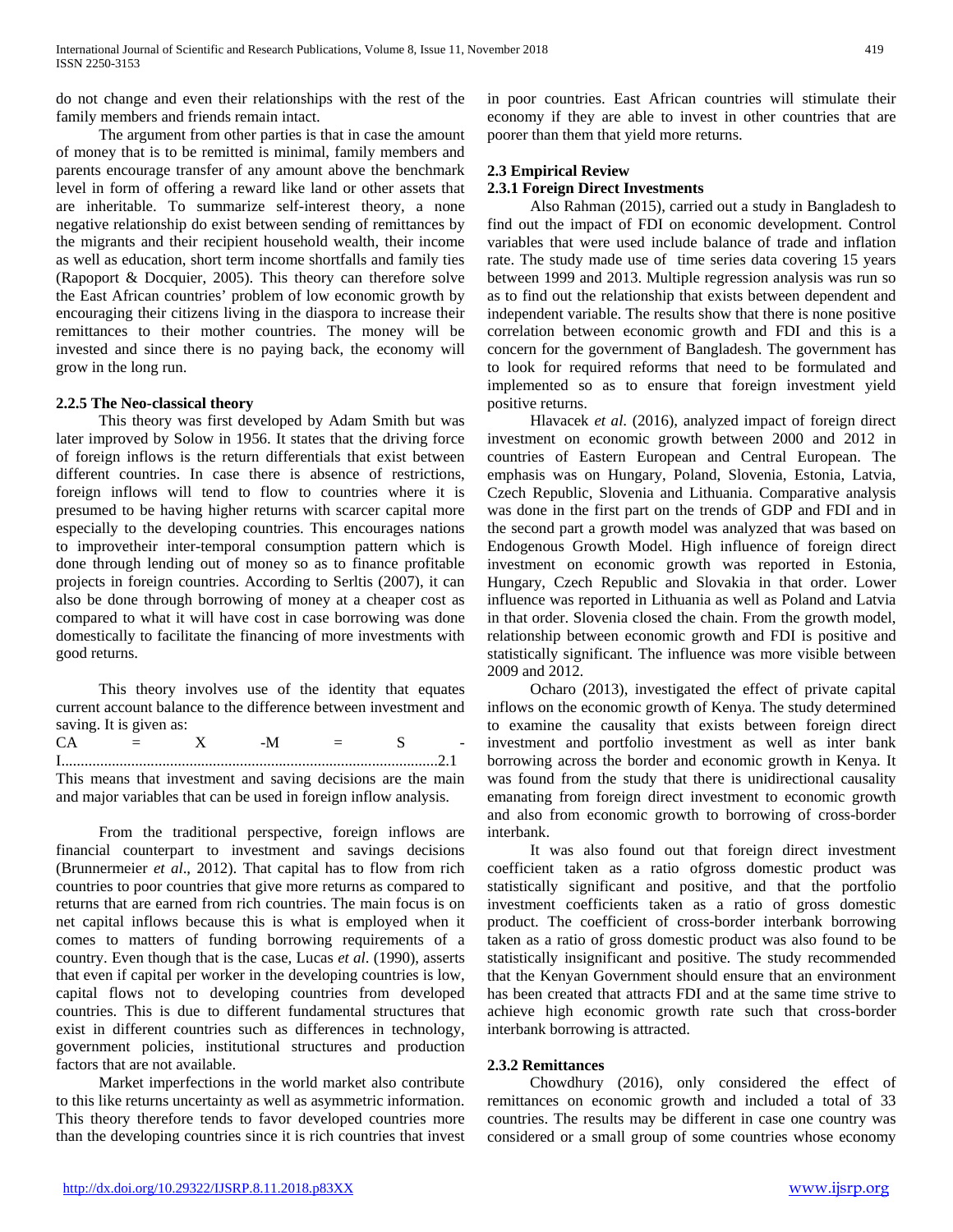lies at the same level. Other studies like Paul *et al*. (2011), Bayar (2015) as well as Karamelikli and Bayar (2015) have also considered remittances only and left out other variables that constitute capital inflows that may also have an effect on economic growth.

 More recent study on the effect of foreign capital inflows on economic growth is Beatrice *et al*. (2017), that was done in Kenya. The study intended to establish the relationship that exists between foreign capital inflows and economic growth. Panel data covering a period between 2000 and 2015 was used. The study used FDI, foreign aid, remittances and foreign debt as the main independent variables. The results have shown that there exist a relationship between FDI and Kenya's GDP and that foreign debt and economic growth of Kenya relate negatively. Remittance indicators affect Kenya's economic growth the most and that on average, foreign Aids had a more negative impact on economic growth in 2004 as compared to 2014.

# **2.3.3 Foreign Debt**

 Also Okon *et al*. (2017), analyzed that the relationship that exists among economic growth, external debt and poverty in Nigeria while employing time series data on a yearly basis from 1986 to 2016. The approach of a multivariate regression was used in estimating the specified augmented growth model. The findings indicated that the relationship between economic growth and external debt was positive but statistically insignificant. Between economic growth and exchange rate, the relationship was positive and statistically significant.

 Studies have also been done on foreign debt's effect on economic growth. For instance, Lau *et al.* (2015), investigated the influence on economic growth by foreign debt in three countries namely; Philippines, Thailand and Malaysia. Causal type of research design was used and for the causal chain linkages to be discerned among the macroeconomic variables, the study tested the connection that exists between economic growth and external debt while making use of several econometric procedures.

 Cointegration test results show that there is a long-run unique relationship between variables for the case of Malaysia. For Thailand and Philippines, two cointegrating vectors are evident. It is evident from the results of the study that growthdriven exports hypothesis exist in Malaysia and export-led growth hypothesis exist in Thailand. Considering the econometric analysis from this study, export of goods and services is the leading variable for the coming 50 years. The study recommends that debt management policies that are effective need to be formulated by policy makers so as to check on the amount that has been borrowed from external countries to ensure that the economic growth is not hindered by external debt accumulation.

 Another study by Were (2001), examined Kenya's external debt structure and its implications on the growth of the economy. The study used time series data of between 1970 and 1995 and it was found out that the external debt of Kenya is official and a bigger proportion of it originates from sources that are multilateral. It is therefore evident that in Kenya, there is a problem of debt overhang. Inflows of current debt also stimulate private investment. It was also found from this study that debt servicing does not adversely affect growth even though it has crowding-out effects particularly on private investment.

# **2.3.4 Foreign Aid**

 Foreign aid has also been considered. For example Asiedu (2014), carried out a study to find out whether foreign aid in education promotes economic growth in Sub Saharan Africa. An analysis was done covering a total of 38 countries between 1990 and 2004. The study is controlled using variables such as inflation, government consumption, investment, institutional quality and trade openness. A regression analysis was carried out and it was found out that primary education aid has a statistically significant and positive influence on economic growth. It was also found out that there is a negative but not significant effect on growth when using post primary education aid. On the same note, economic growth increases when there is an increase in primary education aid taken as a share of the total education aid.

 Ekanayake and Chatrna (2010), also analyzed the effect of foreign aid on economic growth for a period of 28 years from 1980 to 2007. The study considered both low and middle income countries as well as upper middle income nations using both GMM and OLS techniques of estimation. It was found out that the effect of foreign aid on economic growth was negative. Contrary to this findings, Tan (2009), realized that the impact of foreign aid on economic growth is positive. The study used the technique of pooled mean group estimation while focusing on 46 developing countries.

# **2.3.5 Economic Growth**

 Raza *et al*. (2011), investigated the impact on economic growth by foreign capital inflow in Pakistani covering a period of between 1985 and 2010. Multiple regression technique was used for analysis. It was found out that the influence of remittances, foreign direct investment and foreign portfolio investment on economic growth was statistically significant and positive. In case of foreign aid, the effect was negative and statistically significant. It was further found out that remittances, foreign portfolio investment and foreign direct investment facilitates growth of the economy and it is therefore recommended that it is good for Pakistan to break dependency on foreign aid but make use of domestic resources.

 Studies like Chowdhury (2001), as well as Pattillo *et al*. (2002), and Cordella *et al.* (2005), including Ekanayake and Chatrna (2010), supported the none positive effect on economic growth. Contrary to this, capital inflows were found to have a positive impact on economic growth.

 Rehman *et al*. (2016), included all variables of foreign capital inflow as the study analyzed the impact of these variables on economic growth covering a period of 24 years from 1990 to 2013. A total of 21 countries from the developing world were used. Both short run and long run analysis was done using pooled mean group estimation and panel unit root test. The findings from the analysis show that net official development assistance and net external debt impact economic growth negatively and significantly. There is a positive and significant impact in the long run for the case of net remittances and FDI on economic growth. The study recommends that it is necessary to allocate foreign resources efficiently and effectively.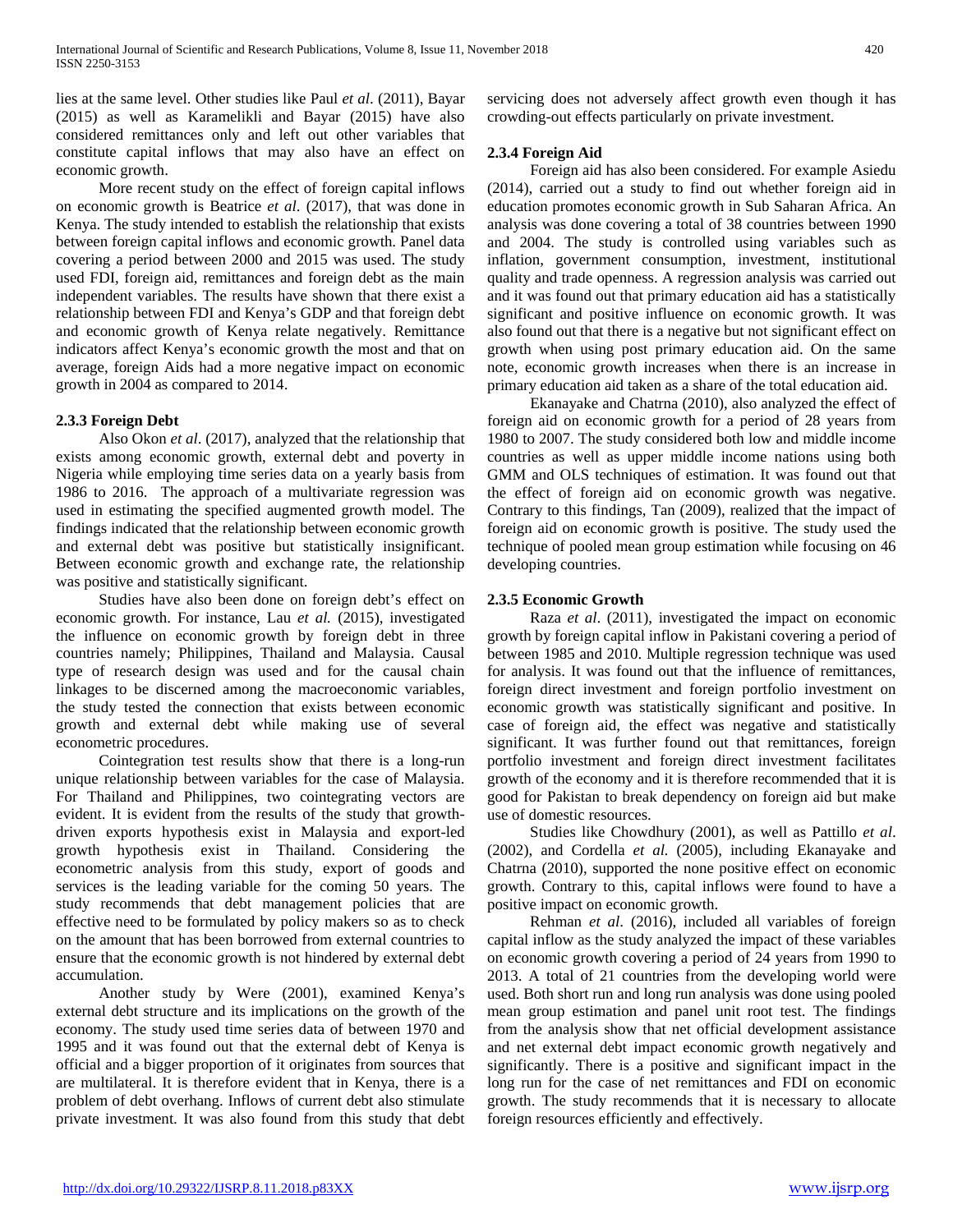Considering remittances, Chowdhury (2016), examined the influence of remittances on economic growth for 33 developing countries for a period of 33 years from 1979 to 2011. Different levels of financial development were considered while employing dynamic panel estimation. It was found out that financial development cannot substitute nor complement growth of remittance nexus. Even though remittances promote economic growth, financial variables' influence is insignificant.

 More developed systems of finance may have a more attraction on remittances even though the interaction effect of remittances and financial development does not enhance economic growth. Even other Studies such as Paul *et al*. (2011), Bayar (2015), and Karamelikli and Bayar (2015), show that remittances which are one of the major tools used to promote economic growth have a positive influence on economic growth.

### **2.4 Critique of Existing Literature Relevant to the Study**

 Many of the studies that have been done in this area are those which have been done in isolation even though some have considered effect of foreign inflows on the economic growth. For instance a study by Ocharo (2013), investigated the effect of private capital inflows on the economic growth of Kenya. The author determined to consider only private capital inflows but not capital inflows in general. The effect of private capital inflows on economic growth may give totally different results to the results which will have been realized if total capital inflows were considered.

 Studies that considered total foreign inflows on the economic growth include Raza *et al*. (2011), in Pakistan covering a period of between 1985 and 2010, Rehman *et al*. (2016), for 21 developing countries covering a period of between 1990 to 2013 and Beatrice *et al*. (2017), in Kenya that used panel data and covered a period of between 2000 and 2015. It is evident that in these studies, it is either one country that is considered or a group of many countries. The result that may be achieved when many countries are used may not be the same as to when one country is being considered. This is possible since a certain negative or positive effect in one country may cancel the effect in another country and at the end of the day a wrong conclusion can be made regarding those countries in general. It is possible that a wrong assumption can be made.

 Other studies that have been done in isolation include:Were (2001), in Kenya and Okon (2017), in Nigeria that examined the effect of foreign debt on economic growth of their respective countries. Asiedu (2014), and Ekanayake and Chatrna (2010), considered foreign aid, Szkorupová (2014), in Slovakia considered economic growth, exports and FDI, Rahman (2015), and Hlavacek *et al*. (2016), considered foreign direct investment only and many others that have also been done in isolation.

# **2.5 Research Gaps**

 Studies that have been done in this area have considered both developing and developed world. Some of them have considered a group of many countries using panel data and some of them have considered just one country using time series data. When many countries are being considered, a general conclusion is being made and when one country is being considered, a specific conclusion is being made. It is evident that in all of these

 Researchers have attributed economic growth partially to capital flows but it is not clear which flow contributes most to economic growth, as many studies have researched on one inflow and not all in one model. Also studies have also shown that there is contradicting results in different countries and in different regions. For instance most of the results in the developed world always contradict those realized in the developing world.

 Since there is limited studies on the effect of foreign inflows in East Africa and also it is not clear which inflow affects the economy most, hence causing the different rates of economic growth. This study intends to fill these gaps by considering all the member countries in East Africa. The study is also going to consider all foreign inflows in one model to examine which one affects the economy most.

# III. RESEARCH METHODOLOGY

# **3.1 Introduction**

 The chapter captures the study's research design as well as target population, sampling technique, sample size, data collection instrument, data collection procedure, data analysis, its presentation and diagnostic tests.

# **3.2 Research Design**

 Research design is described as a detailed outline on how an investigation takes place. According to Cooper (2011), a research design consists of a blue-print purposely for collection exercise, measurement and data analysis. Causal type of research design was therefore used so as to realize the objectives of the study. This research design was appropriate because it identified the cause and effect variables as well as identifying the nature of cause-and-effect relationship between foreign inflows and economic growth. This is the same research design that was used by Benati (2015) to identify the trade-off between inflation and unemployment and therefore despite of its weaknesses, it was deemed to be appropriate in this study. This research design also allows for systematic selection of subjects since it is associated with greater levels of internal validity.

### **3.3 Target Population**

 Population is a complete set of individuals, cases of objectives with some common observable characteristics (Lawson, 2012). The target population for this study was the entire East African economy for the period of 27 years from 1990 to 2016. This period was selected since it was a period of time when the countries of East Africa had witnessed a huge increase in foreign inflows and that data for all countries was available.

# **3.4 Sampling Technique**

 Purposive sampling technique was used in this study. The technique involved a deliberate selection of some specific units of the entire universe so as to form a representation of the entire population. This technique was significant in this study since it helped the researcher to come up with specific periods whereby unique events happened such that analysis is done accordingly. The period chosen was between 1990 and 2016.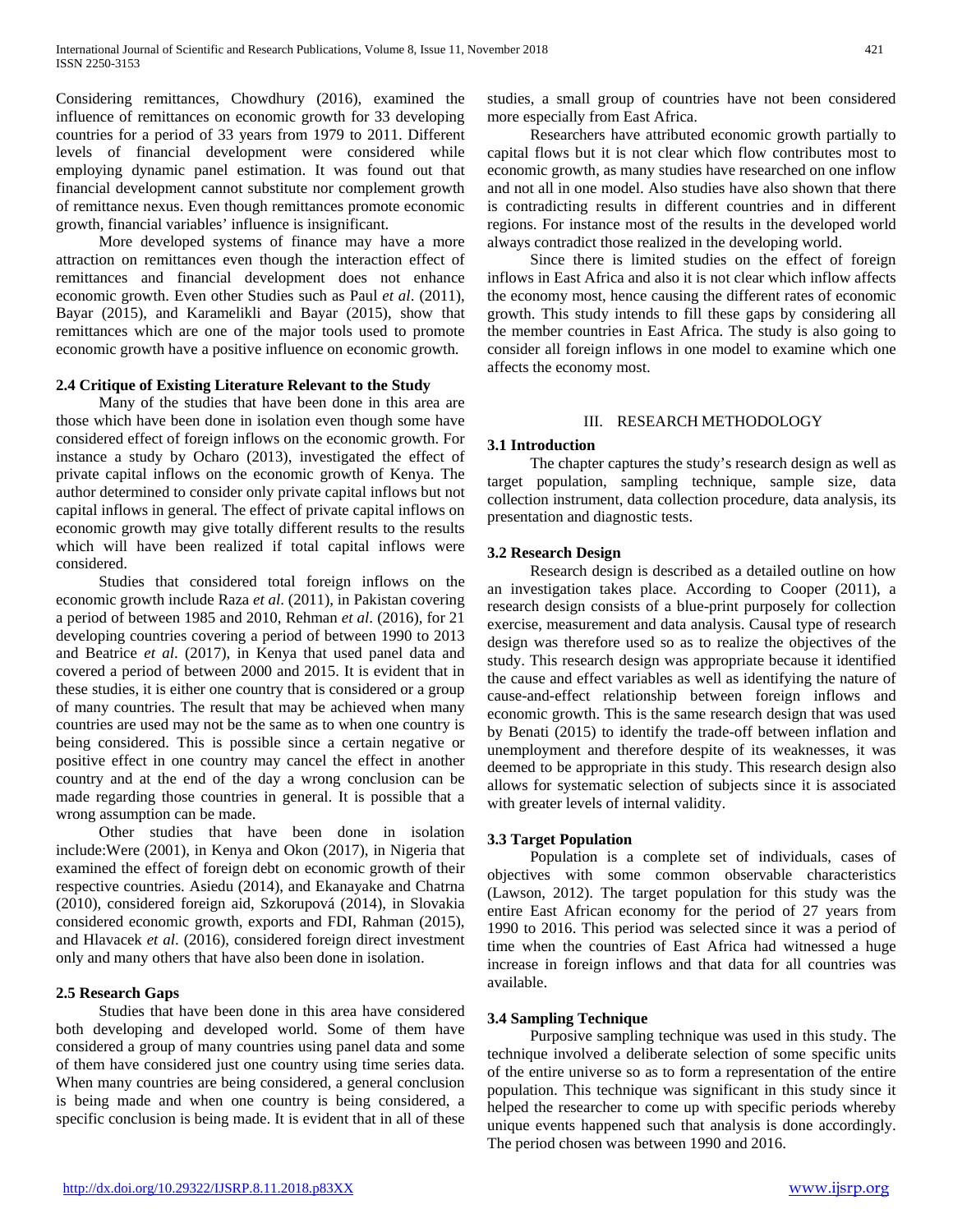# **3.5 Sampling Size**

 A sample is a representation of the element of target population that consists some of the elements of that population (Cooper & Schindler, 2006). A sample size refers to the number of units that are chosen from the gathered data to represent the entire population. Sampling therefore gives a representation of the population such that when a unit is selected, a conclusion can be drawn on the entire population. Time series data will be used in this study covering a period from 1990 to 2016 will be used to analyze the effect of foreign inflows on economic growth in East Africa.

#### **3.6 Data Collection Instrument**

 Secondary type of data was relied upon in the whole of this study. Secondary data collection sheet was developed with all variables to be used in this study included. All of these variables corresponded to the respective years from 1990 to 2016. This tool was appropriate since the data of interest which was used was time series data. The causal relationship between the dependent and independent variables were arrived at after the analysis was done using E-views Statistical software.

#### **3.7 Data Collection Procedures**

 Desk study was employed as the main method of data collection. Since secondary data refers to data which is being extracted from published documents of a given source, the data was therefore obtained from World Bank's data base. Secondary data was appropriate for this study since the economic variables that were under study are those which were supposed to have been observed and published for a continuous number of years. It is also difficult and expensive for a researcher to collect data covering a large area such as the entire economy of a country and to solve this problem, secondary data was used since it provided both large and quality databases.

### **3.8 Data Analysis and Presentation 3.8.1 Data Analysis**

 This consists of the process of cleaning, inspecting, and transforming as well as modeling of data with an aim of discovering required information in giving suggestions on conclusions as well as supporting decision making (Serakan, 2006). After the collection of raw data, the data will be modified and various diagnostic tests done on it before it is taken for analysis. Eviews statistical software will be used in the analysis process.

 Multiple regression was used to determine the effect of foreign inflows on the economic growth of East Africa. Abala (2014) and Niazi *et al*. (2011), used this model with few adjustments on the variables used. In this study, Economic Growth of East Africa will be the dependent variable whereas Net Exports, Foreign Debt, Foreign Aid, Remittances and Foreign Direct Investment will be the independent variables. The model was therefore given as:

$$
EG = f(FD, FA, FDI, REM)
$$

...............................3.1

With the inclusion of the error term, the equation can be written as:

$$
\begin{split} \label{eq:EGt} E G_t &= \beta_0 + \beta_1 F D_t + \beta_2 F D I_t + \beta_3 F A_t + \beta_4 R E M_t + \\ \varepsilon \end{split}
$$

......................................3.2

Where;

 $EG_{t}$ =Economic Growth at time t proxies by annual percentage change in real GDP

 $FD_{t=Foreign}$  Debt at time t.

 $FA_{t=}$  Foreign Aid at time t.

 $FDI_{t=}$  Foreign Direct Investment at time t.

 $\mathbf{REM}_{t}$  = Remittances at time t.

*ε*= Stochastic error term.

The regression coefficients  $\beta_0$ ,  $\beta_1$ ,  $\beta_2$ ,  $\beta_3$  and  $\beta_4$  will be estimated whereby  $\beta_0$  is the constant,  $\beta_1$  is foreign debt coefficient,  $\beta_2$  is the foreign aid coefficient,  $\beta_3$  is the foreign direct investment coefficient and  $\beta_4$  is the coefficient of remittances.

 In the equation EG is a Percentage change of the gross domestic product over a one year period, FD is a percentage change of foreign debt over a one year period, FA is a percentage change of foreign aid over a one year period, FDI is measured is a percentage change of foreign aid over a one year period and REM is a percentage change of remittances over a one year period. But the study used the absolute figures of the variables but not the rates.

 It is hypothesized that increase in foreign aid, foreign debt, foreign direct investment and remittances will increase the economic growth of East Africa.  $\beta_{\text{Oneasures}}$  the change in economic growth when all other variables equals to zero,  $\beta_1$ , measures the change in economic growth when foreign debt growth rate changes by a unit given that all other variables are kept constant,  $\beta$ <sup>2</sup> measures the change in economic growth when

foreign direct investment growth rate changes by a unit given that all other variables are kept constant,  $\beta_3$ , measures the change

in economic growth when foreign aid growth rate changes by a unit given that all other variables are kept constant and

 $\beta$ <sub>4</sub> measures the change in economic growth when remittances growth rate changes by a unit given that all other variables are kept constant.

 Equation 3.2 was estimated using the Ordinary Least Squares method since assumptions of OLS such as linearity in parameters, random drawing of observations, zero conditional mean and homoscedasticity are all satisfied.

### **3.8.2 Data Presentation**

 The Findings from data analysis were presented in graphs and tables. Various descriptive statistics like mean and standard deviation were also used to present the findings including the correlation and regression analysis.

### **3.9 Diagnostic Tests**

The following tests were done: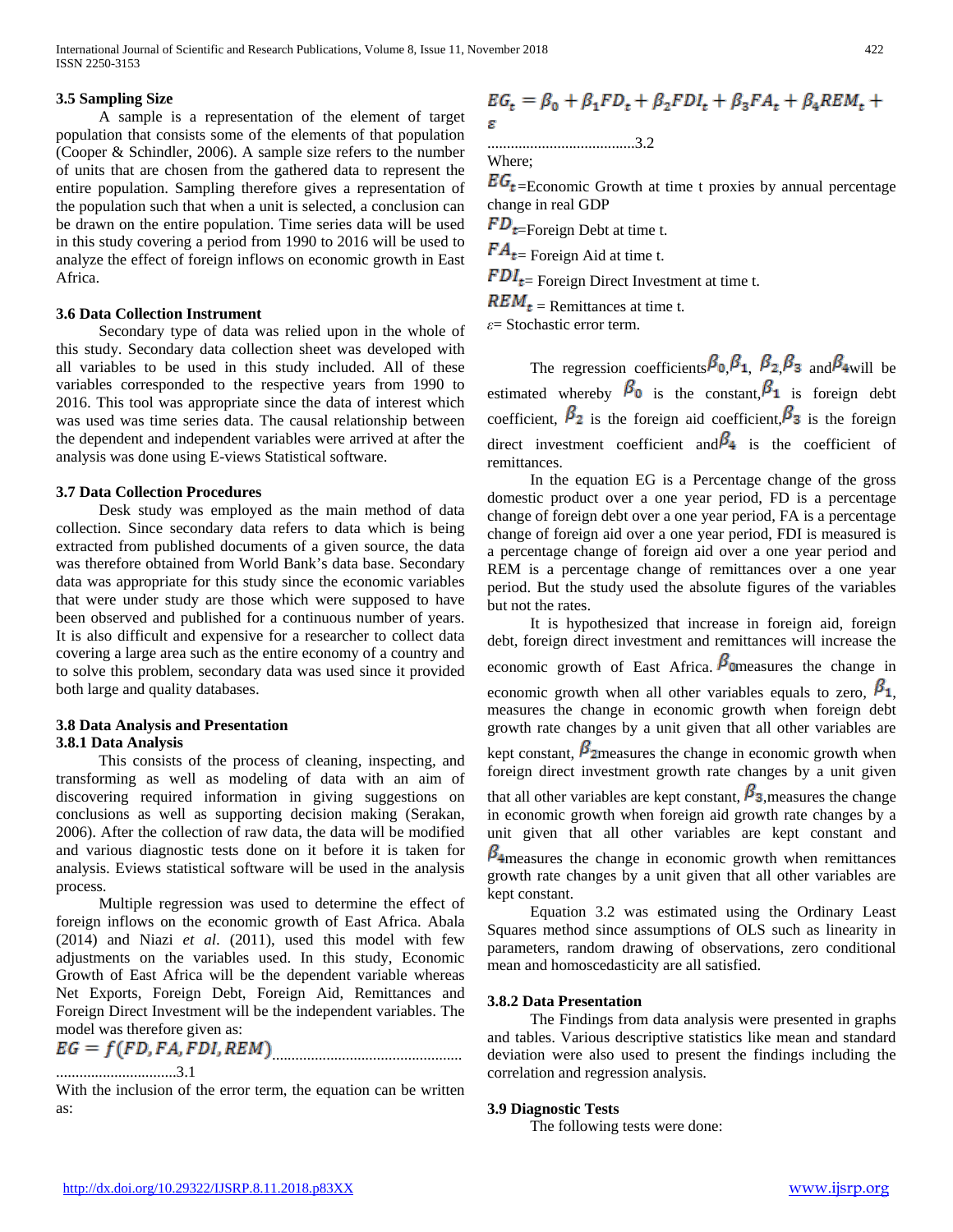# **3.9.1 Normality Test**

 The purpose for this test was to ensure that data used for various variables was distributed normally with a zero mean and constant variance. Jarque- Bera statistic was used since it is taken to be simple but always applicable at times when secondary time series data is employed. The null hypothesis stated that the population is distributed normally, against the other alternative hypothesis which stated that it is not normally distributed. The null hypothesis is rejected if the p-value is less than the already identified level of significance and therefore conclude that data are not taken from a normal population. You cannot reject the null hypothesis if the p-value is not less than the already identified level of significance.

## **3.9.2 Multicollinearity**

 Multicollinearity is said to take place when two independent variables have a near perfect relationship. It was tested by running a correlation between the independent variables. The null hypothesis to be tested was that there is no perfect correlation between the independent variables.

### **3.9.3 Autocorrelation**

 Autocorrelation refers to the similarity degree that exist between a given [time series](https://www.investopedia.com/terms/t/timeseries.asp) data and its lagged version over successive time periods or intervals. Presence of autocorrelation needs to be tested using the Durbin Watson test. It is a statistic which lies between 0 and 4. If a value of 2 is realized in a sample, then it means that there is no autocorrelation. The null hypothesis for Durbin Watson test is H0 if there is no first order autocorrelation and H1 if first order correlation exists.

# IV. RESEARCH FINDINGS AND DISCUSSIONS

## **4.1 Introduction**

 The chapter presents analysis of data, results, interpretation and study discussion . It begins by outlining diagnostic tests that were carried out and then gives the model results.

### **4.2 Diagnostic Tests**

 Diagnostic tests carried out include descriptive statistics summary, granger causality tests, unit root tests, ramsey-reset test, heteroscedasiticity test, recursive coefficient estimates test and chow forecast test

### **4.2.1 Descriptive Statistics**

 The various descriptive statistics that were analyzed include mean, median, maimum and minimum value, standard deviation, total value as well as the sum squared deviation.

#### **Table 1 Descriptive Statistics Summary**

|                     | GDP        | FD           | <b>FDI</b>   | FA         | <b>REM</b>   |
|---------------------|------------|--------------|--------------|------------|--------------|
| Mean                | $3.27E+13$ | $5.90E+13$   | $7.52E+11$   | $7.48E+10$ | $2.94E+11$   |
| Median              | $2.47E+13$ | $4.34E+13$   | $5.92E+11$   | $6.00E+10$ | $1.89E + 11$ |
| Maximum             | $6.22E+13$ | $1.29E + 14$ | $2.27E+12$   | $1.24E+11$ | $6.74E+11$   |
| Minimum             | $1.58E+13$ | $1.94E+13$   | $9.13E+10$   | $3.67E+10$ | $1.14E + 11$ |
| Std. Dev.           | $1.48E+13$ | $3.41E+13$   | $6.24E+11$   | $3.02E+10$ | $1.84E + 11$ |
| Jarque-Bera         | 3.368510   | 3.934594     | 3.044236     | 3.644441   | 4.590353     |
| <b>Sum</b>          | $9.49E+14$ | $1.71E+15$   | $2.18E+13$   | $2.17E+12$ | $8.52E+12$   |
| Sum Sq. Dev         | $6.15E+27$ | $3.25 + 28$  | $1.09E + 25$ | $2.55E+22$ | $9.49E + 23$ |
| <b>Observations</b> | 27         | 27           | 27           | 27         | 27           |

Table 1. Presents various descriptive statistics as given by the eviews statistical software. The data ranges from 1990 to 2016. The observations in total for each variable was 27. The average for the gross domestic product was found to be 3.27\*10^13with a standard deviation of 1.48\*10^13 and 6.22\*10^13 US dollars and 1.58\*10^13 US dollars as the maximum and minimum values respectively. Its median value was found to be 2.47\*10^13 US dollars. In case of foreign debt, foreign direct investment, foreign aid and remittances, their respective means are 5.90\*10^13, 7.52\*10^11, 7.48\*10^10 and 2.94\*10^11 US dollars. Their respective standard deviations are  $3.41*10^413$ ,  $6.24*10^411$ ,  $3.02*10^410$  and  $1.84*10^411$ . In case of maximum and minimum values, they are as presented on Table 1.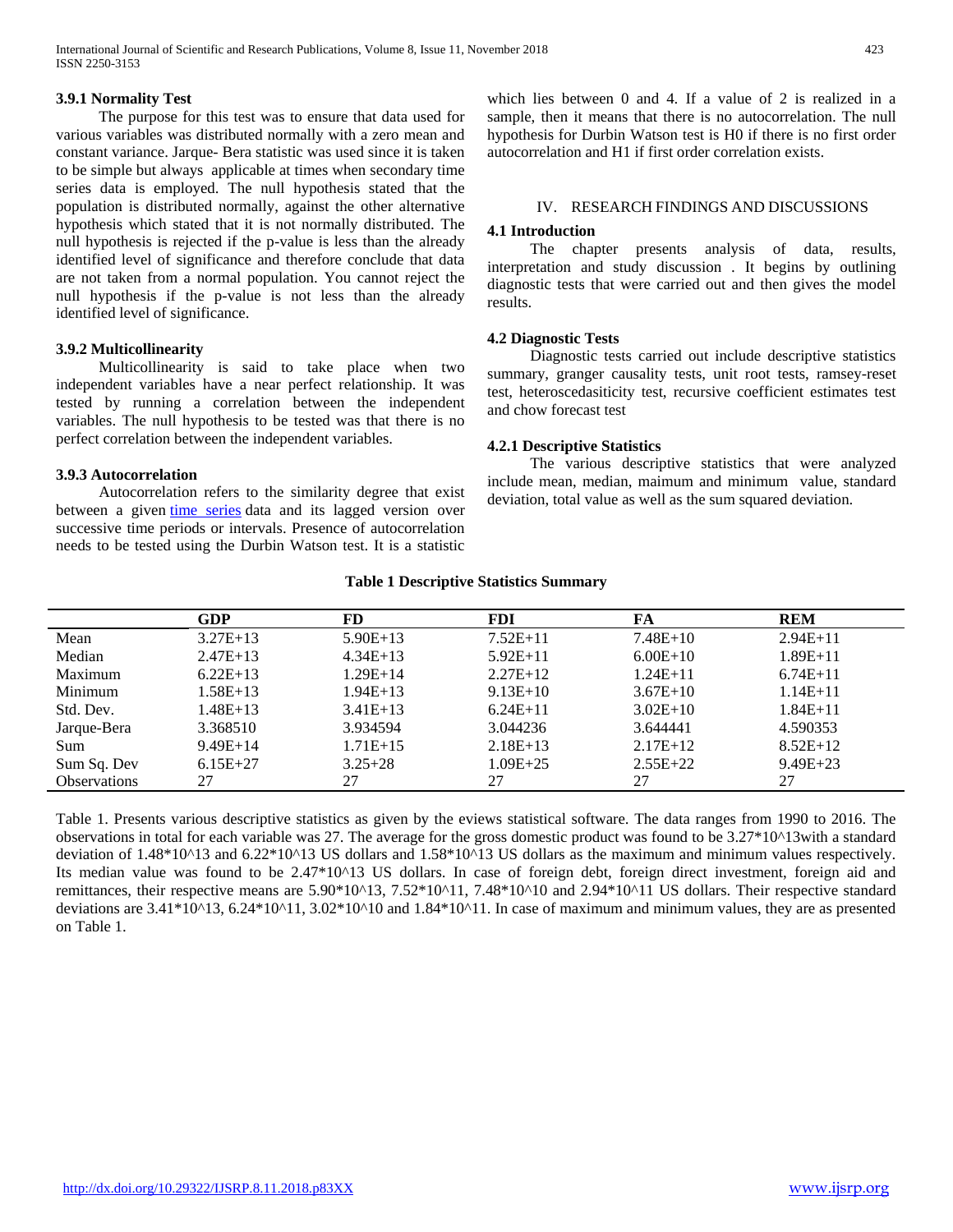

**Figure 3: Variable Trend from 1990 to 2016**

 Figure 3 presents the trend of the variables that were used in the study namely; gross domestic product, foreign debt, foreign direct investment, foreign aid and remittances. It is evident that the variables shows an increasing trend from 1990 to 2016. For instance in 1990, the value for gross domestic product is 16,904,767,616,400.80 but in 2016 it increased to 71,968,122,435,965.90. The trend is the same for the rest of the other variables.

### **4.2.2 Granger Causality Test**

 Granger causality test can be computed using various softwares but this study employed eviews statistical software. The purpose for this test was to show the relationship direction between variables that were used in the study like gross domestic product, foreign debt, foreign aid, foreign direct investment, and remittances. The null hypothesis which stated thatone of the variables does not granger cause another variable is not accepted in case the p-value for the effect of one variable on another is not more than 0.05. If it is not less than 0.05 then it is not accepted but if it is no more than 5.00 percent it is accepted.

|  |  | <b>Table 2: Granger Causality Test Results</b> |  |  |
|--|--|------------------------------------------------|--|--|
|--|--|------------------------------------------------|--|--|

| <b>Null Hypothesis</b>            | Obs | <b>F-Statistics</b> | Prob.  |
|-----------------------------------|-----|---------------------|--------|
| FD Granger causes not GDP         | 27  | 0.82375             | 0.4508 |
| GDP Granger causes not FD         | 27  | 2.74088             | 0.0847 |
| GDP Granger causes not FD         | 27  | 3.18224             | 0.0594 |
| GDP Granger causes not FDI        | 27  | 1.75782             | 0.1939 |
| FA Granger causes not GDP         | 27  | 1.00698             | 0.3802 |
| GDP Granger causes not FA         | 27  | 2.31966             | 0.1199 |
| <b>REM</b> Granger causes not GDP | 27  | 0.81920             | 0.4527 |
| GDP Granger causes not REM        | 27  | 5.98388             | 0.0078 |
| FDI Granger causes not FD         | 27  | 1.17408             | 0.3262 |
| FD Granger causes not FDI         | 27  | 1.11811             | 0.3433 |
| FA Granger causes not FD          | 27  | 2.50716             | 0.1026 |
| FD Granger causes not FA          | 27  | 0.76701             | 0.4755 |
| <b>REM</b> Granger causes not FD  | 27  | 1.48823             | 0.2459 |
| FD Granger causes not REM         | 27  | 2.11318             | 0.1428 |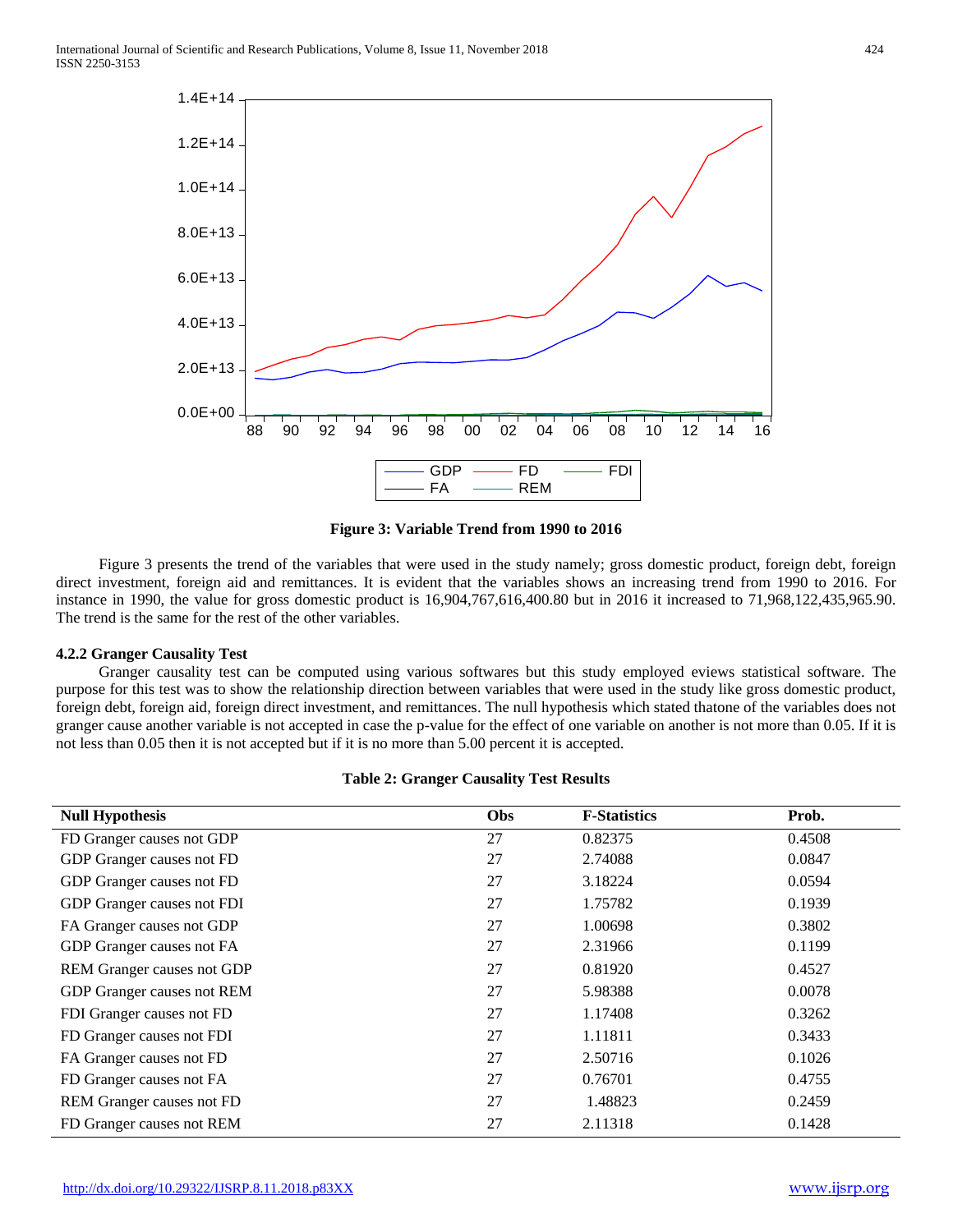International Journal of Scientific and Research Publications, Volume 8, Issue 11, November 2018 425 ISSN 2250-3153

| FA Granger causes not FDI         | 27 | 2.75115 | 0.0840 |
|-----------------------------------|----|---------|--------|
| FDI Granger causes not FA         | 27 | 1.47570 | 0.2486 |
| <b>REM</b> Granger causes not FDI | 27 | 1.53025 | 0.2369 |
| FDI Granger causes not REM        | 27 | 3.61850 | 0.0423 |
| REM Granger causes not FA         | 27 | 1.92735 | 0.1674 |
| FA Granger causes not REM         | 27 | 3.31520 | 0.0535 |

 Table 2 shows that the p-value one variable's effect on another is not less than 0.05. The null hypothesis that one of the variables granger causes not another variable cannot be therefore rejected.

## **4.2.3 Multicollinearity Test**

 Multicollinearoty test was carried out so as to test whether the independent variables correlate with each other. Regression is not possible in case there is perfect correlation between one variable and the other variable.

|            | FD       | FDI      | FA       | <b>REM</b> |
|------------|----------|----------|----------|------------|
| <b>FD</b>  | .000000  | 0.871188 | 0.941889 | 0.987558   |
| <b>FDI</b> | 0.871188 | 000000.1 | 0.853084 | 0.846007   |
| FA         | 0.941889 | 0.853084 | 1.000000 | 0.950254   |
| <b>REM</b> | 0.987558 | 0.846007 | 0.950254 | 000000.1   |

## **Table 3: Correlation Matrix**

 Multicollinearity is realized when the correlation coefficient is more than 0.8 in absolute terms. When that is the case a variable with the highest p-value is dropped. In our case even though the correlation coefficients are more than 0.8 in absolute terms, regression analysis was possible and since the objective of the study was just to show the effect of foreign inflows on gross domestic product, the researcher decided to use all the variables. The findings contradicts with the findings of Rahman (2015), that there is none positive correlation between economic growth and FDI. Since our FDI relates positively with Economic growth.

### **4.2.4 Stationality Test**

 Unit root tests were used to test for stationality of the variables while employing the ADF tests with lag length selection based on the criterion of Schwarz Info (SIC). The variable is stationary if its p-value is not more than 0.05 and t-Statistic not less than 2.0 in absolute figures.

### **Table 4: Stationality Test Results**

| <b>Variable</b>           | t-Statistic (critical value Prob<br>at $5\%$ level) |        | <b>Stationality Level</b> |
|---------------------------|-----------------------------------------------------|--------|---------------------------|
| Gross domestic product    | $-4.7819$                                           | 0.0041 | First differencing        |
| Foreign debt              | $-7.3913$                                           | 0.0000 | Second differencing       |
| Foreign direct investment | $-6.3194$                                           | 0.0001 | Second differencing       |
| Foreign aid               | $-6.6743$                                           | 0.0001 | Second differencing       |
| Remittances               | $-7.2282$                                           | 0.0000 | Second differencing       |

 Table 4 shows that with the exception of gross domestic product which was stationary at the first level differenceing, the other variables were stationary at second differencing since the respective p-values are less than 0.05 and t-statistic more than 2 in absolute terms.

# **4.2.5 Normality Test**

 The test is done purposely to find out the normal distribution of the. To conclude that the residuals are normally distributed, the Jarque- Bera statistic has to be insignificant and at the same time the histogram be bell-shaped.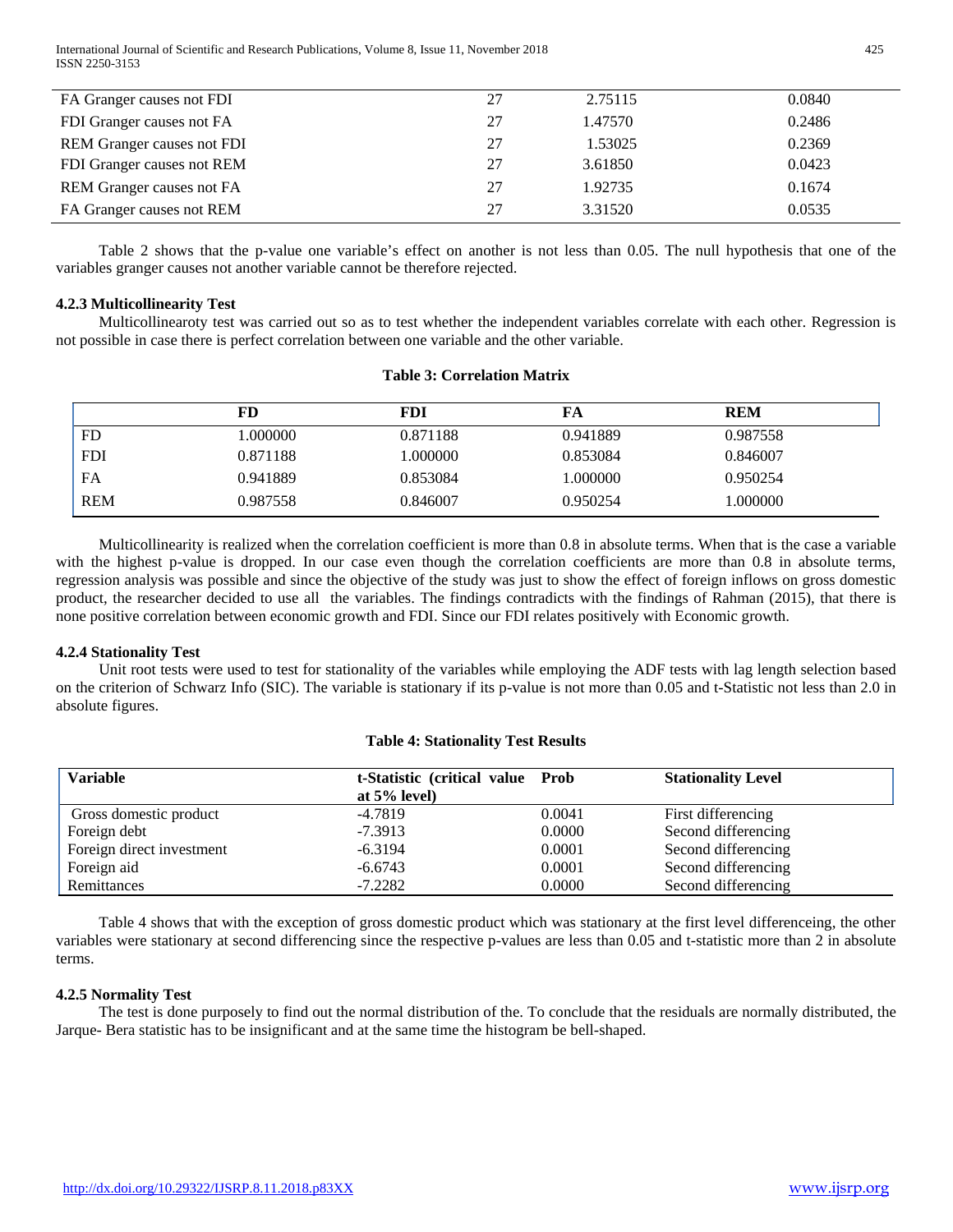

**Figure 4: Bell shaped histogram**

 It is evident from Figure 4 that the histogram is bell shaped and the p-value is less than 0.05. It is therefore concluded that the residuals are normally distributed thus giving viable results.

### **4.2.6 Heteroscedasticity Test**

 This test is done so as to determine whether the error term's variance which appears in the population regression functions are the same. The results were presented as in Table 5 using the Breusch-Pagan-Godfrey test.

#### **Table 5: Heteroscedasiticity Test Results**

| F-Statistic         | 2.547176 | Prob. $F(4,24)$     | 0.0655 |
|---------------------|----------|---------------------|--------|
| Obs $R$ -Squared    | 8.642400 | Prob. Chi-Square(4) | 0.0707 |
| Scaled explained SS | 9.418866 | Prob. Chi-Square(4) | 0.0514 |

There is no heteroscedasiticity if the p-value is more than 0.05. In this case the p-value is 0.0514 which is more than 0.05.

### **4.2.7 Ramsey Reset Test**

 The essence of this test is to test the specification errors which may exist in the model. They include: correlation that may exist between the disturbance term and explanatory variables, incorrect functional form and omission of one of the variables . If the p value is not more than than 5.0 percent level of significance level, the null hypothesis is rejected and the conclusion is made that the model is well specified. The p - value in this case is not less than 5.0 percent level of significance and therfore then the null hypothesis is not rejected and the conclusion is made that the model is misspecified.

#### **Table 6: Ramsey Reset Test Results**

|                  | Value    | df      | <b>Probability</b> |
|------------------|----------|---------|--------------------|
| t-statistic      | 2.689127 | 23      | 0.0131             |
| F-statistic      | 7.231405 | (1, 23) | 0.0131             |
| Likelihood ratio | 7.928225 |         | 0.0049             |

Table 6 shows that the p-value is less than 0.05 and therefore the model is said to be well specified.

#### **4.2.8 Chow Forecast Test**

 This test was carried out to show the stability of the coefficients in a regression model said to be multiple splitting data using break points. This test tests whether structural changes exist in the model. The null hypothesis which is being tested states that no structural change that exist in the coefficients. The null hypothesis will not be accepted in case the p - value is not more than 0.05.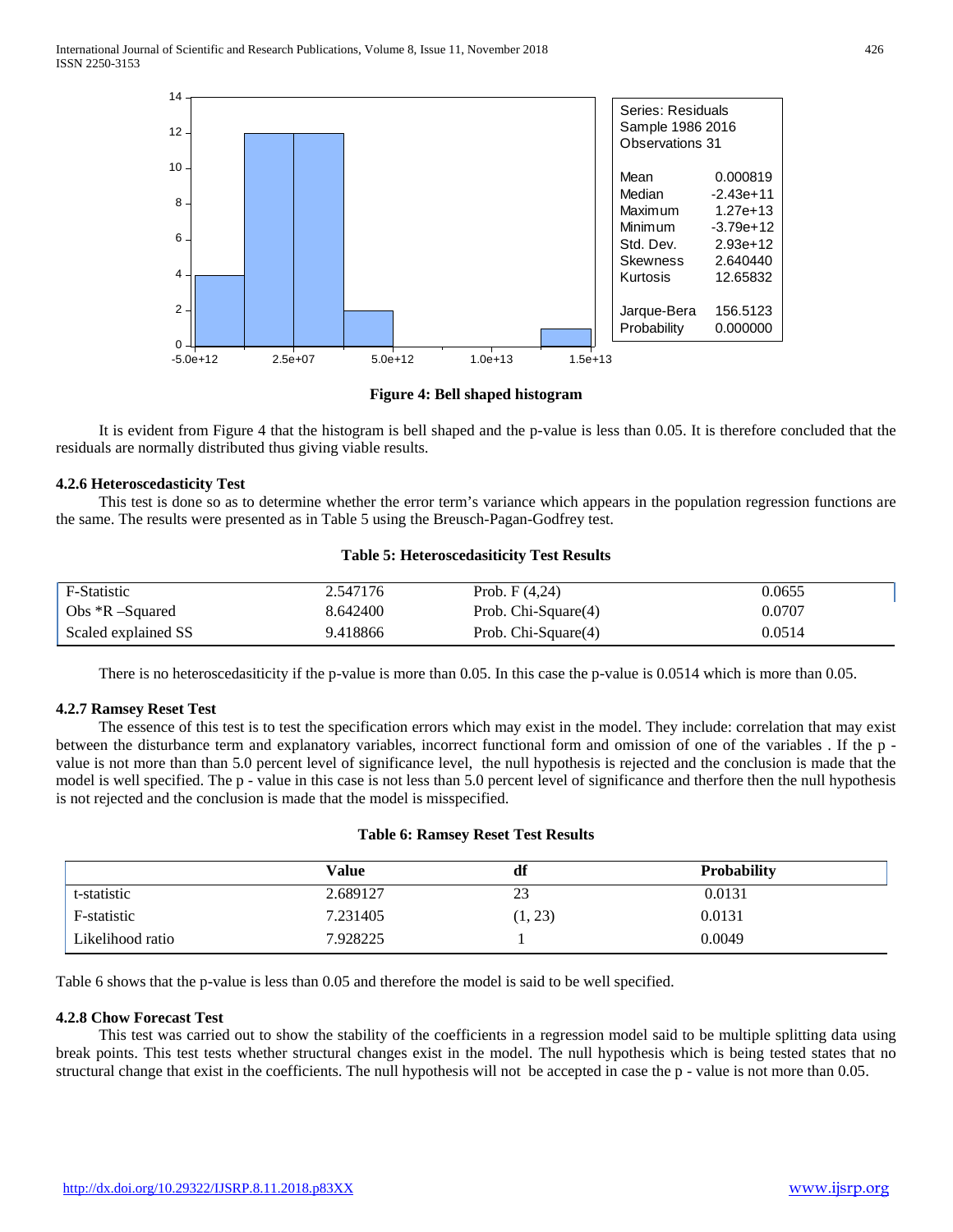# **Table 7: Chow Forecast Test Results**

|                  | Value    | df                | <b>Probability</b> |
|------------------|----------|-------------------|--------------------|
| F-statistic      | 8.789812 | (17, 7)           | 0.0036             |
| Likelihood ratio | 90.09366 | . <b>.</b><br>. . | 0.0000             |

The null hypothesis is not accepted since the p-value is not more 0.05.

# **4.2.9 Recursive Coefficient Estimates Test**

 This test was employed to test whether there is variable stability. It makes it possible to trace out evolution of the estimates for any of the coefficients as data sample which was employed in the process of estimation increases. There are two standard error bands of the estimated coefficients. If the blue line lies between the two red lines, then that is an indication that there is stability but if it goes outside the two red lines then that one indicates that there is instability.



**Figure 5: Variable Stability**

It can therefore be concluded that there is stability since the blue line lies betweem the two red lines.

### **4.3 Regression Results**

 The general objective of the study was to examine the effect of foreign Inflows on economic growth of East Africa member counries. The study therefore intended to determine the effect of foreign direct investment on the economic growth of East Africa member countries, to investigate the effect of remittances on the economic growth of East Africa member countries, to find out the effect of foreign debt on the economic growth of East Africa member countries and to examine the effect of foreign aid on the economic growth of East Africa member countries.

|  | <b>Table 8: Regression Coeficients</b> |  |
|--|----------------------------------------|--|
|--|----------------------------------------|--|

| <b>Variable</b>           | <b>Coefficient</b> | <b>Std. Error</b> | t-Statistic | Prob.  |
|---------------------------|--------------------|-------------------|-------------|--------|
| Foreign debt              | 0.264002           | 0.106239          | 2.484980    | 0.0203 |
| Foreign direct investment | 2.572245           | 1.858932          | 1.383722    | 0.1792 |
| Foreign aid               | 64.18821           | 58.54585          | 1.096375    | 0.2838 |
| Remittances               | 12.86648           | 20.06682          | 0.641182    | 0.5275 |
| Constant                  | $6.64E+12$         | $2.17E+12$        | 3.058937    | 0.0054 |

 Gross domestic product of East Africa member countries depends on foreign debt, foreign direct investment, foreign aid and remittances. It was found out that only the constant value of the foreign debt coefficient were said to be significant since they had a  $p$  – value of less than 0.05 and their t-statistic of more than 2.0 in absolute terms. The coefficients of the other variables are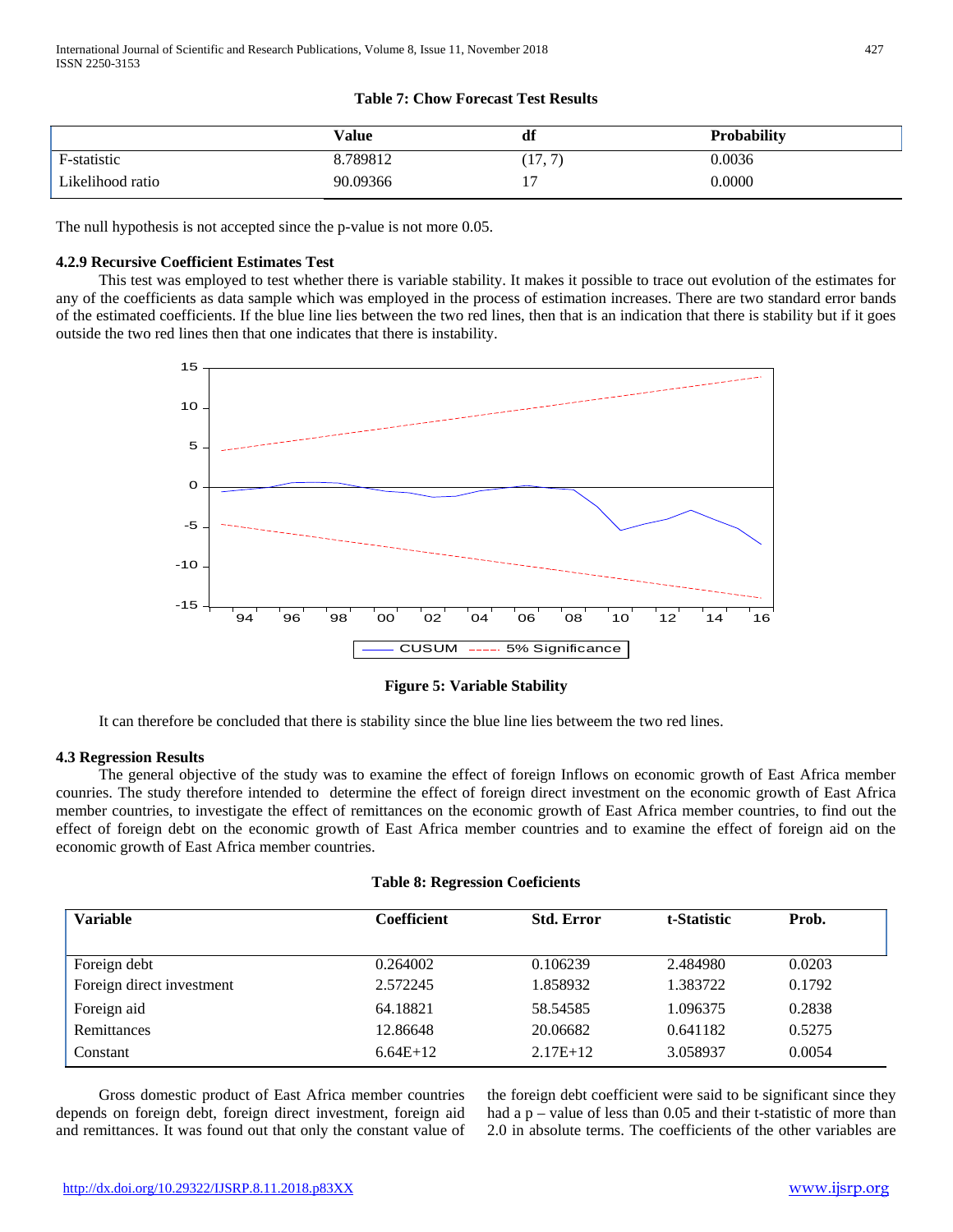insignificant as it was found out that their  $p -$  values are more than 0.05 and t-statistic less than 2.0 in absolute terms. The findings contradicts studies of Vihn (2009), Who found out that Investments had positive and statistically significant coefficient.who found that portfolio investment had a positive and statistically significant coefficient.

 Given that all other factors are kept constant, gross domestic product increases by 0.264002 units when foreign debt increases by one unit. Gross domestic product also increases by 2.572245 units when foreign direct investment increases by one unit given that all other factors are kept constant. Increase in foreign aid and remittances also by one unit also leads to an increase in gross domestic product by 64.18821 units and 12.86648 units respectively given that all other factors are kept constant. In case foreign debt, foreign direct investment, foreign aid and remittances equals to zero, gross domestic product is 6.64\*10^12 units. It is evident that 96.097 percent of the changes in the independent variables (foreign debt, foreign direct investment, foreign aid and remittances) is explained by the dependent variable (gross domestic product) since adjusted r squared is 0.960972.

### **4.4 Discussion of the Findings**

 The study findings reveal that there is no serial correlation between the variables and that they do not granger cause one another according to the correlation and granger causality tests that were carried out. With the exception of gross domestic product which was stationary at first difference, all other variables (foreign debt, foreign direct investment, foreign aid and remittances) were found to be stationary at second order differencing. Other diagnostic tests also indicate that data which was used in the study as well as the employed model were all suitable in the analysis process.

 It was found out that all the independent variables that were used in the study relate positively with gross domestic product even though it is only the effect of foreign debt which is found to be significant. The positive and significant effect of foreign debt on gross domestic product shows that money borrowed from outside countries is invested in viable projects whose return is more than the principal amount to be paid together with interest.

 The positive effect of foreign direct investment on gross domestic product of East Africa member countries also is an indication that foreign investors leave much of the proceeds of their investmet in the invested countries than what they transfer to their countries which contributes to increase in gross domestic product. The effect is not significant and indication that what is left in the invested countries is not such substantial. It is also evident that effect of foreign aid on gross domestic product is positive even though it is not significant. This implies that money given as foreign aid is also well invested in viable projects whose returns are more than the cost incurred in coming up with such a project. If given in substancial amounts, the effect may turn out to significant. The same positive and insignificant effect is also in the case of remittances.

 Remittances which are usually given in foreign denominated currencies increase the level of foreign currency in the member countries. Foreign currencies are used to pay for imports imported to member countries which otherwise will have

cost more in case there were no such foreign currencies. This in the long run increases gross domestic product. The constant value shows that there are other factors that contributes to increase in gross domestic product of East Africa member countries whose effects are significant a part from foreign debt, foreign direct investment, foreign aid and remittances.

#### **4.5 Hypothesis Testing**

 The test for the hypothesis was carried out by running a regression analysis using multiple Ordinary Least Squares.The null hypothesis was; foreign debt, foreign direct investment, foreign aid and remittancesdo not have a combined significant effect on the economic growth of East Africa member countries.It was found that F-statistic was 173.3569 and the pvalue for the F-statistic was 0.0000.This is an indication that the null hypothesis was rejected implying that foreign debt, foreign direct investment, foreign aid and remittances have a combined significant influence on economic growth of the East African member countries.

#### V. SUMMARY, CONCLUSION AND RECOMMENDATIONS

#### **5.1 Introduction**

 This chapter gives the summary based on the research findings as well as the conclusion of the study andpolicy implications. Suggested areas for further study have also been presented.

### **5.2 Summary**

 Most studies on foreign inflows and economic growth have heavily focused on FDI as the only variable . The research have neglected other variables such as foreign debt, remittances, foreign aid and next exports making it difficult to know which inflowaffects economic growth most. Since there is limited studies on the effect of foreign inflows in East Africa and also it is not clear which inflow affects the economy most, this study will look into effects of foreign inflows on economic growth in East Africa.

## **5.2.1 Foreign Direct Investment**

 The effect of foreign direct investment on gross domestic product of East Africa member countries was also found to be positive and and statistically insignificant. This is evidenced from the fact that its p-value is 0.1792 which is more than 0.05 and t-statistic value of 1.8589 which is less than 2 in absolute terms. This correlates with what ( Hlavacek *et al*, 2016) mentioned in chapter 2 after he carried out comparative analysis on FDI and GDP for countries in Eastern and Central Europe.

 This implies that the gross domestic product increases by an significant value of 2.572245 units when foreign direct investment increases by a unit assuming that all other factors are kept constant. By Foreign Direct Investment being positive on GDP shows that FDI plays an important role in contributing into economic growth of East Africa Member Countries.

#### **5.2.2 Remittances**

 It is also evident that the effect of remittances on gross domestic product of East Africa member countries is positive but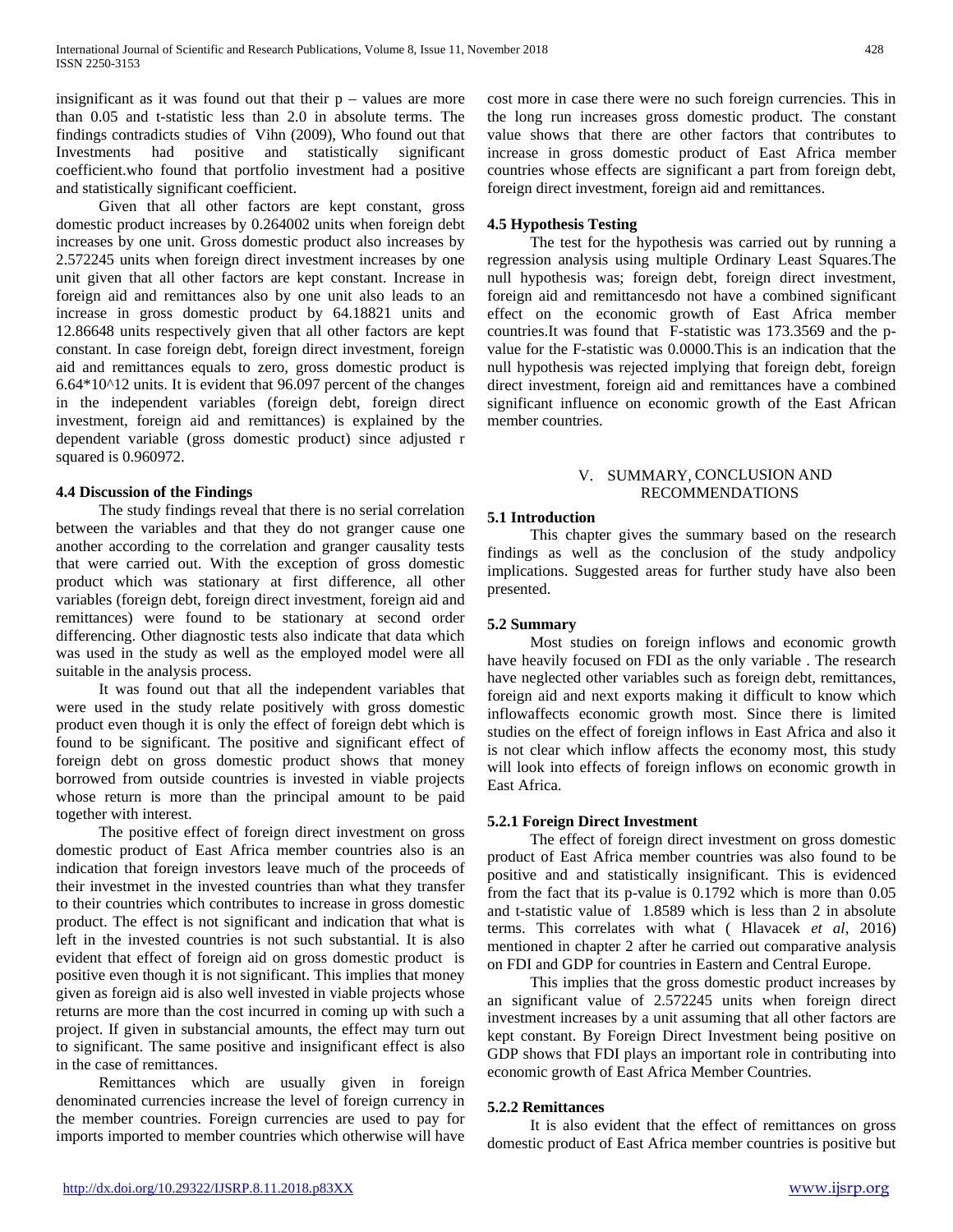statistically insignificant. This is the case since its p-value is 0.5275 which is more than 0.05 and t-statistic value of 0.641182 which is less than 2 in absolute terms.

 This implies that the gross domestic product increases by an insignificant value of 12.86648 units when remittances increases by a unit assuming that all other factors are kept constant. From the study it is evident that economic growth is affected by remittances, this maybe attributed to how many citizens of East African countries working in developed countries remit to their familes in their home countries.

#### **5.2.3 Foreign Debt**

 Descriptive statistics reveal that foreign debt is more volatile followed by gross domestic product, foreign direct investmet, remittances and foreign aid. The effect of foreign debt on gross domestic product of East Africa member countries was found to be positive and and statistically significant. This is evidenced from the fact that its p-value is 0.0203 which is less than 0.05 and t-statistic value of 2.48498 which is more than 2 in absolute terms.

 This implies that the gross domestic product increases by a significant value of 0.264002 units when foreign debt increases by a unit assuming that all other factors are kept constant.

#### **5.2.4 Foreign Aid**

 On the same note, the effect of foreign aid on gross domestic product of East Africa member countries was found to be positive and statistically insignificant. This is evidenced from the fact that its p-value is 0.2838 which is more than 0.05 and tstatistic value of 1.096375 which is less than 2 in absolute terms. Implying that the gross domestic product increases by an insignificant value of 64.18821 units when foreign aid increases by a unit assuming that all other factors are kept constant.

#### **5.3 Conclusion**

#### **5.3.1 Foreign Direct Investment**

 The study concludes that the effect of foreign direct investment on gross domestic product of East Africa member countries is positive and statistically insignificant. It therefore implies that if froreign direct investment increases, gross domestic product also increases insignificantly and it decreases insignificantly in case foreign direct investment decreases, given that all other factors are kept constant. Hence it is one of the foreign inflows which affect economic growth

#### **5.3.2 Remittances**

 From the study a conclusion can be drawn that the effect of remittances on gross domestic product of East Africa member countries is positive and statistically insignificant.Implying that if remittances increases, gross domestic product also increases insignificantly and it decreases insignificantly in case remittances decreases, given that all other factors are kept constant.

#### **5.3.3 Foreign Debt**

 The study concludes that the effect of foreign debt on gross domestic product of East Africa member countries is positive and statistically significant. It therefore implies that if foreign debt increases, gross domestic product also increases significantly and it decreases significantly in case foreign debt decreases, given that all other factors are kept constant and if properly invested.

#### **5.3.4 Foreign Aid**

 Lastly the study concludes that the effect of foreign aid on gross domestic product of East Africa member countries is positive but statistically insignificant. It therefore implies that if froreign aid increases, gross domestic product also increases insignificantly and it decreases insignificantly in case foreign aid decreases, given that all other factors are kept constant.

#### **5.4 Policy Recommendations**

 The study recommends that more external borrowing be done on condition that borrowed funds are well invested in viable projects whose returns is far above the principal and the interest to be paid.

 The governments of the respective countries should increase funds set aside for promotions done abroad on East Africa's conducive environment to invest. By so doing more foreign investments will be directed to the country which will lead to the realization of significant effect on gross domestic product.

 The governments of the respective countries should also seek for more aid from abroad and ensure that those funds which have been received are well invested with minimal wastage so as to increase the returns which will translate to significant positive effect on gross domestic product.

 Also the governments of the respective countries should encourage their citizens at the diaspora to increase remittances in their countries since it has been found to have a positive effect on gross domestic product. By so doing the significant effect may be realized at the of the day.

### **5.5 Areas for Further Study**

 More studies need to be done on this area more especially in East Africa member countries to find out the other factors that must have an effect on the gross domestic product. This is necessary since it was found out the study that there is a significant constant value even if the other variables were zero.

 Since there is no any other study that has been using the same variables on gross domestic product in the East Africa member countries in the short run, the study advises the same study to be done but now in the short run. As the study employed ordinary least squares method as a method of estimation, other estimation methods may be explored and compare the results in future studies

#### **REFERENCES**

- [1] Abala, D. O. (2014). Foreign Direct Investment and Economic Growth: An Empirical Analysis of Kenyan Data. *DBA Africa Management Review, 4*(1), 79.
- [2] African Forum and Network on Debt and Development. (2003). Regional Integration and Debt in Southern Africa. Harare: AFRODAD.
- [3] Akbas, Y. E., Senturk, M., & Sancar, C. (2013). Testing for causality between the foreign direct investment, current account deficit, GDP and total credit: Evidence from G7. *Panoeconomicus*, *60*(6), 791-812.
- [4] Akram, N. (2011). Impact of Public Debt on the economic growth of Pakistan. Islamabad: *Centre for Poverty Reduction and Social Policy Development.*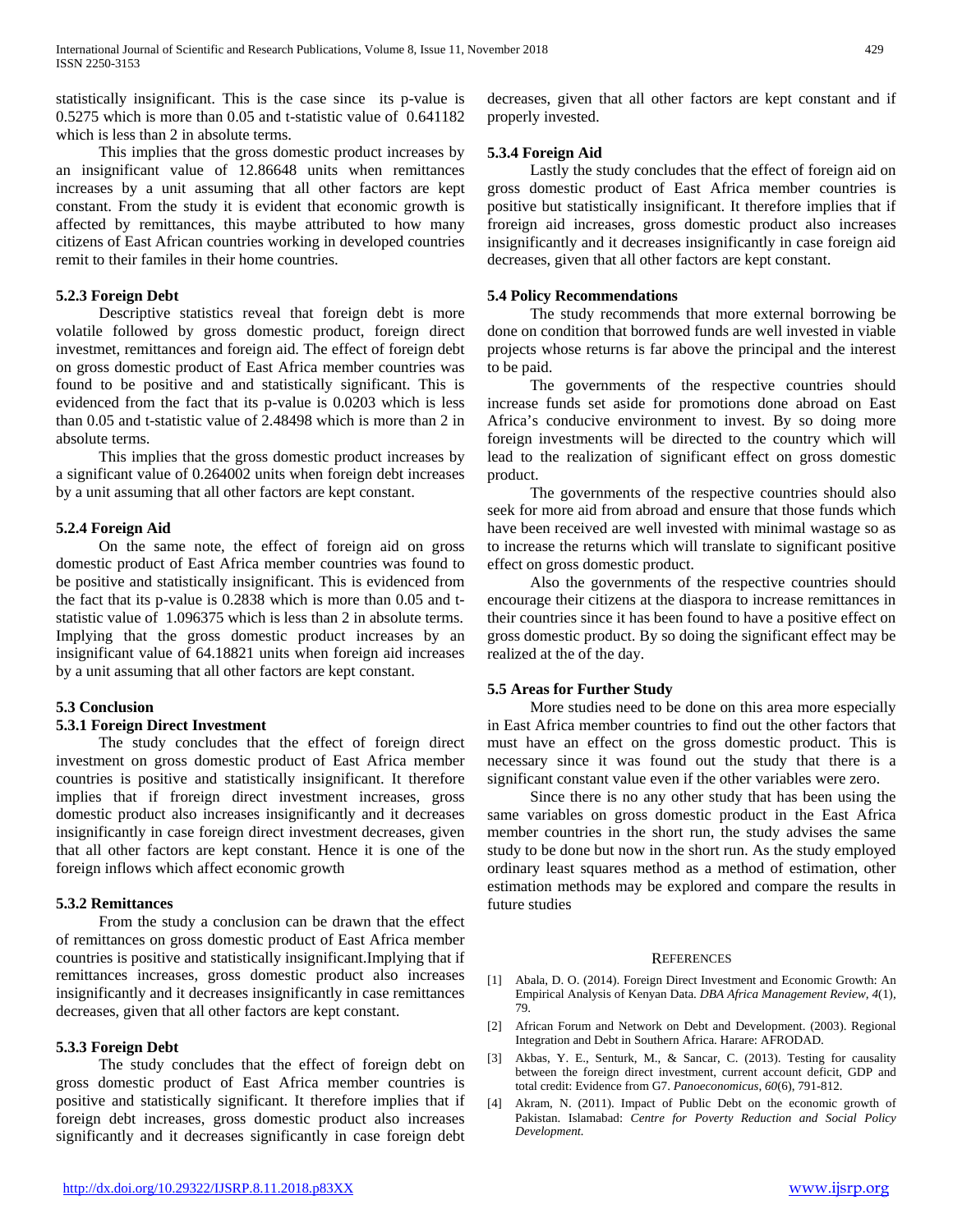- [5] Alfieri, A., Havinga, I., & Hvidsten, V. (2006). Issue paper: Definition of remittances. In *Meeting of the United Nations Technical Subgroup on Movement of Persons–Mode* (Vol. 4).
- America, O. (2008). Foreign aid 101: A quick and easy guide to understanding US foreign aid.
- [7] Andinuur, J. (2013). Inflation, Foreign Direct Investment and and Economic Growth in Ghana. Accra: Unpublished.
- [8] Ang, A. P. (2007). *Workers" Remittances and Economic Growth in Philippines*. Retrieved from www.degit.ifw- kielde/papers/degit-12/c012- 029.pdf on 10/02/2012
- [9] Asiedu, E. (2014). Does foreign aid in education promote economic growth? Evidence from Sub-Saharan Africa. *Journal of African Development*, *16*(1), 37-59.
- [10] Baliamoune-Lutz, M. N. (2004). Does FDI contribute to economic growth? *Business Economics, 39*(2), 49.
- [11] Bayar, Y. (2015), Impact of remittances on the economic growth in the transitional economies of the European Union. *Economic Insights – Trends and Challenges*, Volume 4(67), Issue 3, pp. 1-10.
- [12] Muigai, B.& Muturi, W. (2017).The Relationship between Foreign CapitalInflows and the Economic Growth of Kenya. *International Journal of Management and Commerce Innovations,* Volume 5, Issue 1, pp. 14-21.
- [13] Benati, L. (2015). The long-run phillips curve: A structural var investigation. *Journal of monetary economics*, *76*, 15-28.
- [14] Berument, H. and N. N. Dincer (2004), Do capital flows improve macro economic performance in emerging markets? The Turkish experience. *Emerging Markets Finance and Trade*, Volume 40(4), pp. 20-32.
- [15] Blažek, J., & Netrdová, P. (2012). Regional unemployment impacts of the global financial crisis in the new member states of the EU in Central and Eastern Europe. *European Urban and Regional Studies*, *19*(1), 42-61.
- [16] Brunnermeier, M., De Gregorio, J., Eichengreen, B., El-Erian, M., Fraga, A., Ito, T.,& Ramos, M. (2012). Banks and cross-border capital flows: Policy challenges and regulatory responses. *Committee on International Economic Policy and Reform*.
- [17] Cooper, D. R., Schindler, P. S., & Sun, J. (2006). *Business research methods* (Vol. 9). New York: McGraw-Hill Irwin.
- [18] Cordella, M. T., Ricci, M. L. A., & Ruiz-Arranz, M. (2005). *Debt overhang or debt irrelevance? Revisiting the debt growth link* (No. 5-223). International Monetary Fund.
- [19] Chowdhury, A. R. (2001), External debt and growth in developing countries: Asensitivity and causal analysis. Unu-Wider Research Paper DP2001/95.
- [20] Chowdhury, M. (2016). Financial development, remittances and economic growth: Evidence using a dynamic panel estimation. *Margin: The Journal of Applied Economic Research*, *10*(1), 35-54.
- [21] Docquier, F., & Rapoport, H. (2005). The economics of migrants' remittances. Handbook on the Economics of Altruism, Reciprocity and Giving, forthcoming, North-Holland: Amsterdam.
- [22] Doğan, S., Betin-Can, A., & Garousi, V. (2014). Web application testing: A systematic literature review. *Journal of Systems and Software*, *91*, 174-201.
- [23] Ekanayake, E. M. and D. Chatrna (2010), The effect of foreign aid on economic growth in developing countries. *Journal of International Business and CulturalStudies*, Volume 3, pp. 1-13.
- [24] Eller, M., Haiss, P., & Steiner, K. (2005). *Foreign direct investment in the financial sector: The engine of growth for central and eastern Europe?* Europ Institute Working Paper No. 69,Vienna University of Economics andBusiness Administration.
- [25] Hardy, J., Pollakova, M., Sass, M. (2011) Impacts of horizontal and vertical foreign investment in business services: the experience of Hungary, Slovakia and the Czech Republic. *European Urban and RegionalStudies*. 18 (4), pp 427-443.
- [26] Hunt, S. D. (2007). Economic growth: should policy focus on investment or dynamic competition?. *European Business Review*, *19*(4), 274-291.
- [27] Hlavacek, P., & Bal-Domańska, B. (2016). Impact of foreign direct investment on economic growth in Central and Eastern European countries. *Inzinerine Ekonomika-Engineering Economics*, *27*(3).
- [28] Karamelikli, H. and Y. Bayar (2015), Remittances and economic growth in Turkey.*Ecoforum*, Volume 4, Issue 2(7), pp. 33-40.
- [29] Kabir, R. (2007). *Foreign direct investment and sustainable growth: A case study on Bangladesh.* A thesis submitted to the faculty of Emory College of Emory University.Department of Economics.
- [30] Khan, S. (2007). *Aid flow to Bangladesh and the question of accountability of CSOs at national level to the people they serve.* Retrieved from **<http://www.unnayan.org/news/files/CSO.pdf>**
- [31] Kinuthia, B. K. (2010). Does Foreign Direct Investment (FDI) accelerate growth? Evidence from Malaysia. *Int. J. Liability and Scientific Enquiry, 3*(1/2), 99-116.
- [32] Lau, E., Lee, A. S. Y., & Baharumshah, A. Z. (2015, June). External debt and economic growth nexus: Evidence from Malaysia, Thailand and Philippines. In *Proceedings of International Academic Conferences* (No. 2503254). International Institute of Social and Economic Sciences.
- [33] Lawson, D. J., & Falush, D. (2012). Population identification using genetic data. *Annual review of genomics and human genetics*, *13*.
- [34] Macias, J. B., & Massa, I. (2009). *The global financial crisis and sub-Saharan Africa* (No. 304). Working paper.
- [35] Moran, T. (2012). Foreign direct investment. The Wiley-Blackwell Encyclopedia of Globalization.
- [36] Mwega, F., & Ngugi, R. W. (2006). Foreign direct investment in Kenya. *Foreign Direct Investment*.
- [37] Ndambendia, H. and M. Njoupouognigni (2010), Foreign aid, foreign directinvestment and Economic growth in Sub-Saharan Africa: Evidence from pooled mean group estimator (PMG). *International Journal of Economics andFinance*, Volume 2(3), pp. 39-45.
- [38] Ocharo, K. N. (2013). Private Capital Inflows, Remittances and Economic Growth in Kenya (Doctoral dissertation).
- [39] OECD. (201). *data.oecd.org*. Retrieved from data.oecd.org: https://data.oecd.org/ppp/ppp.htm
- [40] Okon, E. O., & Monday, O. I. (2017). Empirical and Evidence-Based Investigation: External Debt, Poverty and Economic Growth Nexus. *International Journal of Applied Economics, Finance and Accounting*, *1*(1), 37-47.
- [41] Oloyede, B. (2002). "Principles of International Finance". Forthright Educational Publishers, Lagos.
- [42] Omoruyi, S.E. (2005). "Debt Burden (Sustainability) Indicators". Presentation paper at Regional Course on Debt Recording and Statistical Analysis.
- [43] Rahman, A. (2015). Impact of foreign direct investment on economic growth: Empirical evidence from Bangladesh. *International Journal of Economics and Finance*, *7*(2), 178.
- [44] Raza, S. A., Sabir, M. S., & Mehboob, F. (2011). Capital inflows and economic growth in Pakistan.
- [45] Rehman, S. U., & Ahmad, H. K. (2016). The Impact Of Foreign Capital Inflows On Economic Growth: Pooled Mean Group Analysis For Developing Countries. *Pakistan Economic and Social Review*, *54*(2), 191.
- [46] Reinhart, C, M. & Rogoff, K. S. (2009), Growth in a Time of Debt, prepared for the American Economic Review Papers and Proceedings, available at http://www.aeaweb.org/aea/conference/ rogram/retrieve.php?pdfid460
- [47] Ridgeway, A. (2004). *Definition of foreign direct investment (FDI) terms.*  Issues paper 20, Statistic Canada.
- [48] Serakan, U. (2006). *Research Methods for Business: A skill building Approach*. (4Ed.). New Delhi: John Wiley & Sons
- [49] Szkorupová, Z. (2014). A causal relationship between foreign direct investment, economic growth and export for Slovakia. *Procedia economics and finance*, *15*, 123-128.
- [50] Tan, K. Y. (2009), A pooled mean group analysis on aid and growth. *Applied Economics Letters*, Volume 16(16), pp. 1597-1601.
- [51] Todaro, MP (2003). "Economic Development, Eight Low Prize Edition, New Delhi: Pearson Education
- [52] Vargas-Silva, C., & Huang, P. (2006). Macroeconomic determinants of workers' remittances: Host versus home country's economic conditions. *Journal of International Trade & Economic Development*, *15*(1), 81-99.
- [53] Were, M. (2001). *The impact of external debt on economic growth in Kenya: An empirical assessment* (No. 2001/116). Wider Discussion Papers//World Institute for Development Economics (Unu-Wider).
- [54] Zhang, K. H. (2006). Foreign direct investment and economic growth in China: A panel data study for 1992–2004.